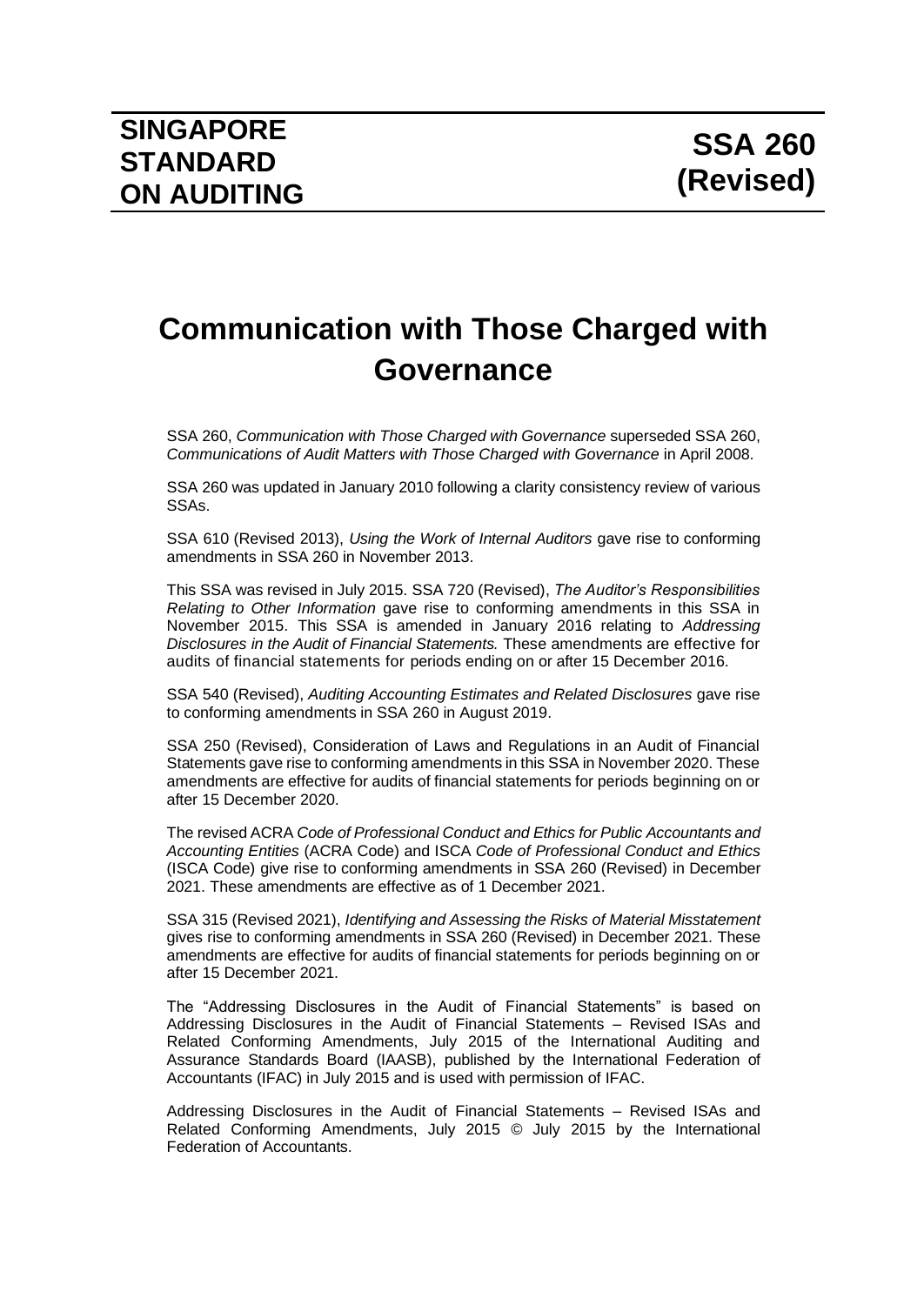## **SINGAPORE STANDARD ON AUDITING 260 (REVISED) COMMUNICATION WITH THOSE CHARGED WITH GOVERNANCE**

(Effective for audits of financial statements for periods beginning on or after 15 December 2021)

## **CONTENTS**

**Paragraph**

|                                                                                                                               | urugrupn   |
|-------------------------------------------------------------------------------------------------------------------------------|------------|
| <b>Introduction</b>                                                                                                           |            |
| Scope of this SSA                                                                                                             | $1 - 3$    |
| The Role of Communication                                                                                                     | $4 - 7$    |
| <b>Effective Date</b>                                                                                                         | 8          |
| <b>Objectives</b>                                                                                                             | 9          |
| <b>Definitions</b>                                                                                                            | 10         |
| <b>Requirements</b>                                                                                                           |            |
| Those Charged with Governance                                                                                                 | $11 - 13$  |
| Matters to Be Communicated                                                                                                    | $14 - 17$  |
| <b>The Communication Process</b>                                                                                              | $18 - 22$  |
| Documentation                                                                                                                 | 23         |
| <b>Application and Other Explanatory Material</b>                                                                             |            |
| Those Charged with Governance                                                                                                 | $A1 - A8$  |
| Matters to Be Communicated                                                                                                    | $A9 - A36$ |
| The Communication Process                                                                                                     | A37-A53    |
| Documentation                                                                                                                 | A54        |
| Appendix 1: Specific Requirements in SSQC 1 and Other SSAs that Refer to<br>Communications with Those Charged with Governance |            |

Appendix 2: Qualitative Aspects of Accounting Practices

Singapore Standard on Auditing (SSA) 260 (Revised), *Communication with Those Charged with Governance,* should be read in conjunction with SSA 200, *Overall Objectives of the Independent Auditor and the Conduct of an Audit in Accordance with Singapore Standards on Auditing*.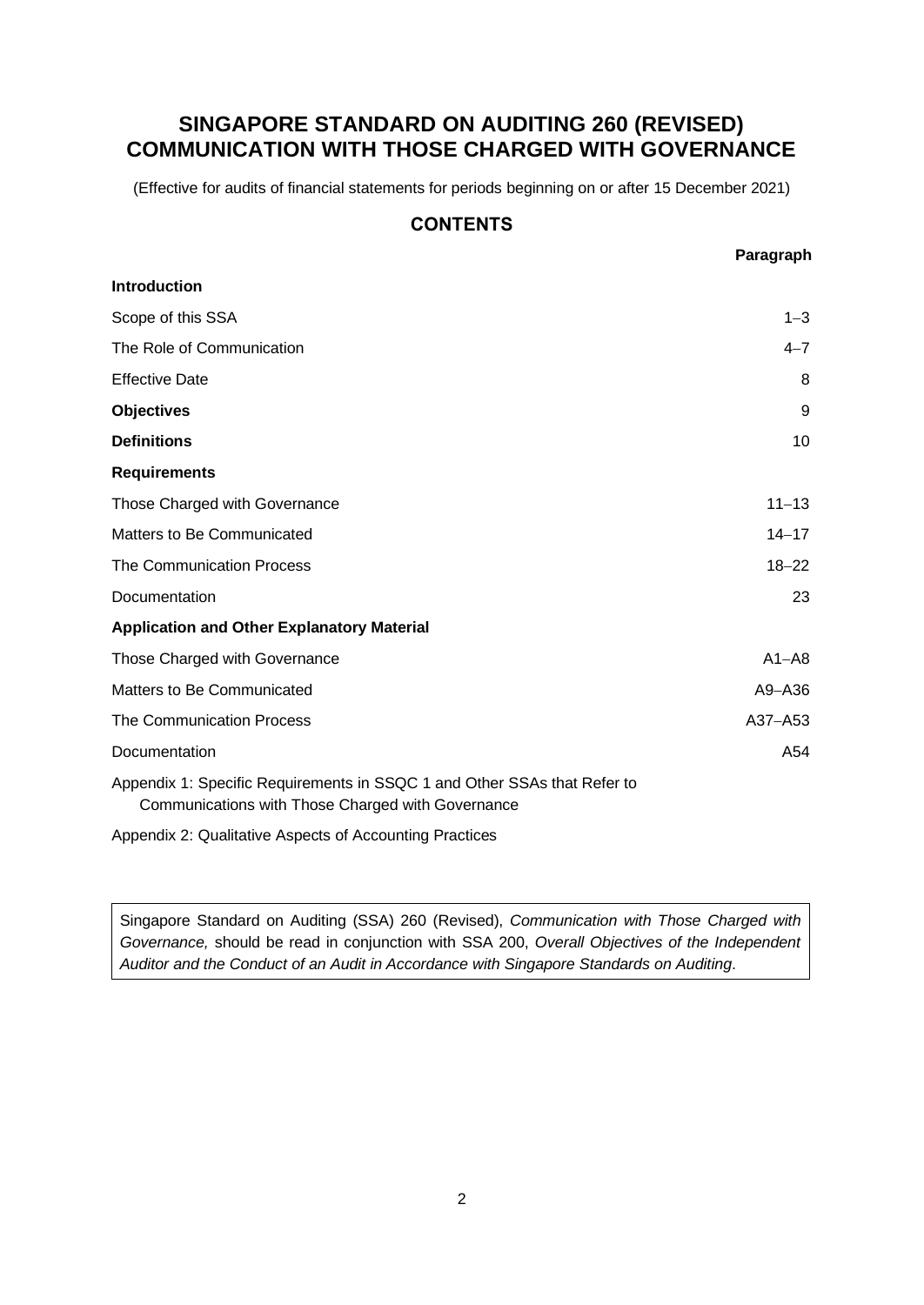# **SINGAPORE STANDARD ON AUDITING**

# **Foreword**

This Standard is based on International Standard on Auditing 260 (Revised), with such amendments as were considered appropriate for local adoption.

## **Introduction**

## **Scope of this SSA**

- 1. This Singapore Standard on Auditing (SSA) deals with the auditor's responsibility to communicate with those charged with governance in an audit of financial statements. Although this SSA applies irrespective of an entity's governance structure or size, particular considerations apply where all of those charged with governance are involved in managing an entity, and for listed entities. This SSA does not establish requirements regarding the auditor's communication with an entity's management or owners unless they are also charged with a governance role.
- 2. This SSA is written in the context of an audit of financial statements, but may also be applicable, adapted as necessary in the circumstances, to audits of other historical financial information when those charged with governance have a responsibility to oversee the preparation of the other historical financial information.
- 3. Recognising the importance of effective two-way communication in an audit of financial statements, this SSA provides an overarching framework for the auditor's communication with those charged with governance, and identifies some specific matters to be communicated with them. Additional matters to be communicated, which complement the requirements of this SSA, are identified in other SSAs (see Appendix 1). In addition, SSA 265<sup>1</sup> establishes specific requirements regarding the communication of significant deficiencies in internal control the auditor has identified during the audit to those charged with governance. Further matters, not required by this or other SSAs, may be required to be communicated by law or regulation, by agreement with the entity, or by additional requirements applicable to the engagement, for example, the standards of a national professional accountancy body. Nothing in this SSA precludes the auditor from communicating any other matters to those charged with governance. (Ref: Para. A33–A36)

## **The Role of Communication**

- 4. This SSA focuses primarily on communications from the auditor to those charged with governance. Nevertheless, effective two-way communication is important in assisting:
	- (a) The auditor and those charged with governance in understanding matters related to the audit in context, and in developing a constructive working relationship. This relationship is developed while maintaining the auditor's independence and objectivity;
	- (b) The auditor in obtaining from those charged with governance information relevant to the audit. For example, those charged with governance may assist the auditor in understanding the entity and its environment, in identifying appropriate sources of audit evidence, and in providing information about specific transactions or events; and

<sup>1</sup> SSA 265, *Communicating Deficiencies in Internal Control to Those Charged with Governance and Management*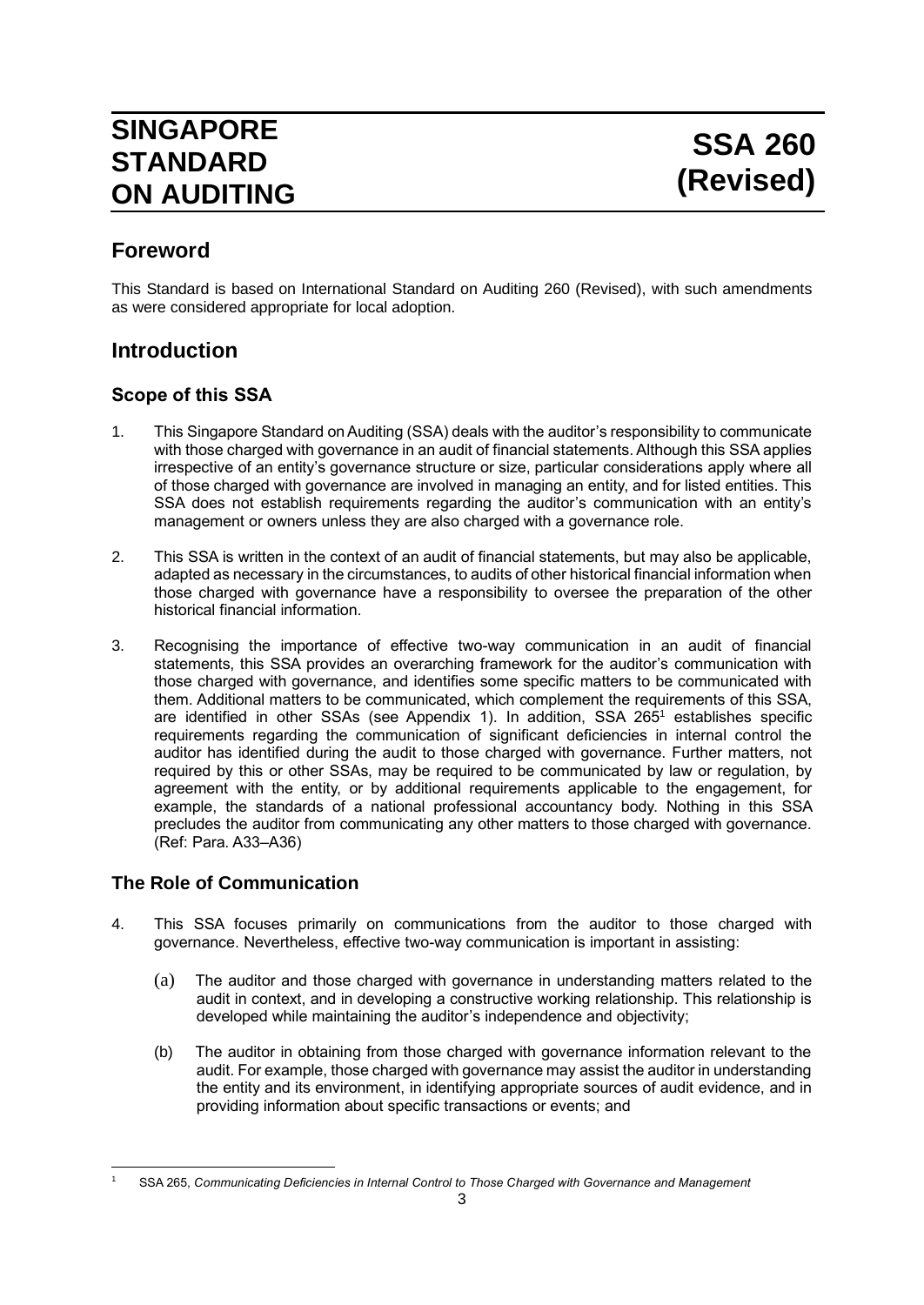- (c) Those charged with governance in fulfilling their responsibility to oversee the financial reporting process, thereby reducing the risks of material misstatement of the financial statements.
- 5. Although the auditor is responsible for communicating matters required by this SSA, management also has a responsibility to communicate matters of governance interest to those charged with governance. Communication by the auditor does not relieve management of this responsibility. Similarly, communication by management with those charged with governance of matters that the auditor is required to communicate does not relieve the auditor of the responsibility to also communicate them. Communication of these matters by management may, however, affect the form or timing of the auditor's communication with those charged with governance.
- 6. Clear communication of specific matters required to be communicated by SSAs is an integral part of every audit. SSAs do not, however, require the auditor to perform procedures specifically to identify any other matters to communicate with those charged with governance.
- 7. In some jurisdictions, law or regulation may restrict the auditor's communication of certain matters with those charged with governance. Law or regulation may specifically prohibit a communication, or other action, that might prejudice an investigation by an appropriate authority into an actual, or suspected, illegal act, including alerting the entity, for example, when the auditor is required to report identified or suspected non-compliance with laws and regulations to an appropriate authority pursuant to anti-money laundering legislation. In these circumstances, the issues considered by the auditor may be complex and the auditor may consider it appropriate to obtain legal advice.

## **Effective Date**

8. This SSA is effective for audits of financial statements for periods beginning on or after 15 December 2021.

## **Objectives**

- 9. The objectives of the auditor are:
	- (a) To communicate clearly with those charged with governance the responsibilities of the auditor in relation to the financial statement audit, and an overview of the planned scope and timing of the audit;
	- (b) To obtain from those charged with governance information relevant to the audit;
	- (c) To provide those charged with governance with timely observations arising from the audit that are significant and relevant to their responsibility to oversee the financial reporting process; and
	- (d) To promote effective two-way communication between the auditor and those charged with governance.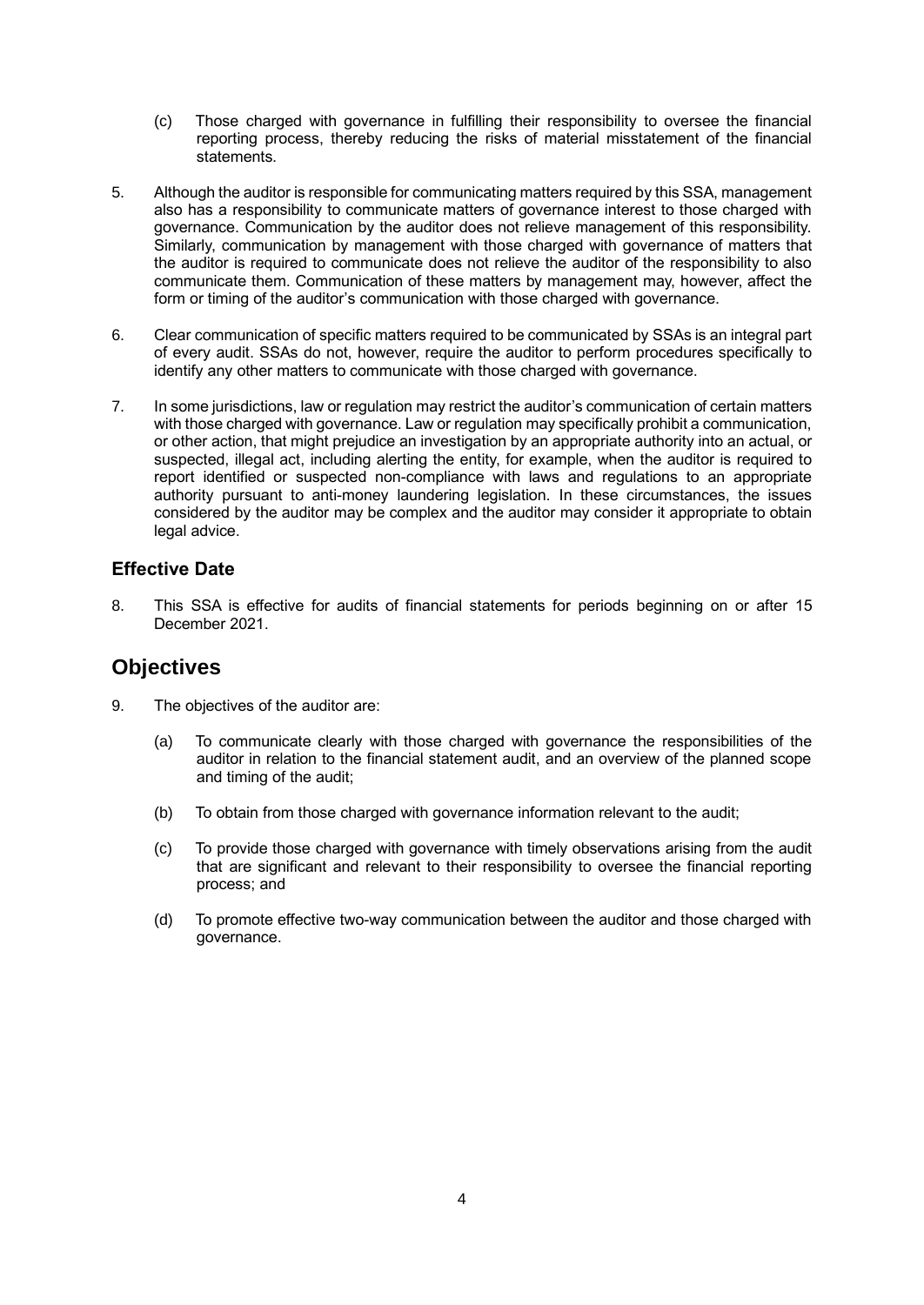# **Definitions**

- 10. For purposes of the SSAs, the following terms have the meanings attributed below:
	- (a) Those charged with governance The person(s) or organisation(s) (e.g., a corporate trustee) with responsibility for overseeing the strategic direction of the entity and obligations related to the accountability of the entity. This includes overseeing the financial reporting process. For some entities in some jurisdictions, those charged with governance may include management personnel, for example, executive members of a governance board of a private or public sector entity, or an owner-manager. For discussion of the diversity of governance structures, see paragraphs A1–A8.
	- (b) Management The person(s) with executive responsibility for the conduct of the entity's operations. For some entities in some jurisdictions, management includes some or all of those charged with governance, for example, executive members of a governance board, or an owner-manager.

## **Requirements**

## **Those Charged with Governance**

11. The auditor shall determine the appropriate person(s) within the entity's governance structure with whom to communicate. (Ref: Para. A1–A4)

## *Communication with a Subgroup of Those Charged with Governance*

12. If the auditor communicates with a subgroup of those charged with governance, for example, an audit committee, or an individual, the auditor shall determine whether the auditor also needs to communicate with the governing body. (Ref: Para. A5–A7)

## *When All of Those Charged with Governance Are Involved in Managing the Entity*

13. In some cases, all of those charged with governance are involved in managing the entity, for example, a small business where a single owner manages the entity and no one else has a governance role. In these cases, if matters required by this SSA are communicated with person(s) with management responsibilities, and those person(s) also have governance responsibilities, the matters need not be communicated again with those same person(s) in their governance role. These matters are noted in paragraph 16(c). The auditor shall nonetheless be satisfied that communication with person(s) with management responsibilities adequately informs all of those with whom the auditor would otherwise communicate in their governance capacity. (Ref: Para. A8)

## **Matters to Be Communicated**

## *The Auditor's Responsibilities in Relation to the Financial Statement Audit*

- 14. The auditor shall communicate with those charged with governance the responsibilities of the auditor in relation to the financial statement audit, including that:
	- (a) The auditor is responsible for forming and expressing an opinion on the financial statements that have been prepared by management with the oversight of those charged with governance; and
	- (b) The audit of the financial statements does not relieve management or those charged with governance of their responsibilities. (Ref: Para. A9–A10)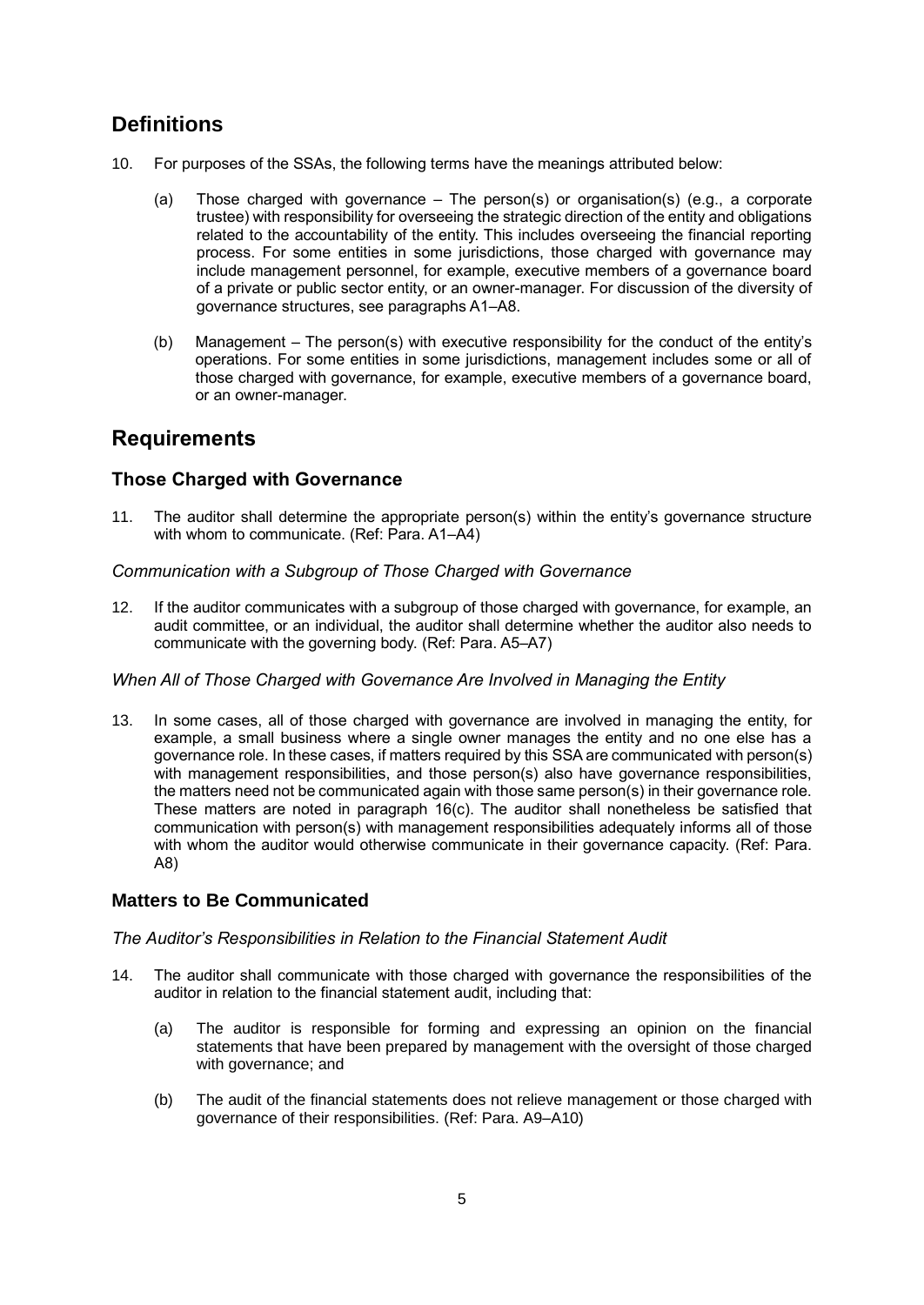#### *Planned Scope and Timing of the Audit*

15. The auditor shall communicate with those charged with governance an overview of the planned scope and timing of the audit, which includes communicating about the significant risks identified by the auditor. (Ref: Para. A11–A16)

#### *Significant Findings from the Audit*

- 16. The auditor shall communicate with those charged with governance: (Ref: Para. A17–A18)
	- (a) The auditor's views about significant qualitative aspects of the entity's accounting practices, including accounting policies, accounting estimates and financial statement disclosures. When applicable, the auditor shall explain to those charged with governance why the auditor considers a significant accounting practice, that is acceptable under the applicable financial reporting framework, not to be most appropriate to the particular circumstances of the entity; (Ref: Para. A19–A20)
	- (b) Significant difficulties, if any, encountered during the audit; (Ref: Para. A21)
	- (c) Unless all of those charged with governance are involved in managing the entity:
		- (i) Significant matters arising during the audit that were discussed, or subject to correspondence, with management; and (Ref: Para. A22)
		- (ii) Written representations the auditor is requesting;
	- (d) Circumstances that affect the form and content of the auditor's report, if any; and (Ref: Para. A23–A25)
	- (e) Any other significant matters arising during the audit that, in the auditor's professional judgement, are relevant to the oversight of the financial reporting process. (Ref: Para. A26– A28)

## *Auditor Independence*

- 17. In the case of listed entities, the auditor shall communicate with those charged with governance:
	- (a) A statement that the engagement team and others in the firm as appropriate, the firm and, when applicable, network firms have complied with relevant ethical requirements regarding independence; and
		- (i) All relationships and other matters between the firm, network firms, and the entity that, in the auditor's professional judgement, may reasonably be thought to bear on independence. This shall include total fees charged during the period covered by the financial statements for audit and non-audit services provided by the firm and network firms to the entity and components controlled by the entity. These fees shall be allocated to categories that are appropriate to assist those charged with governance in assessing the effect of services on the independence of the auditor; and
		- (ii) In respect of threats to independence that are not at an acceptable level, the actions taken to address the threats, including actions that were taken to eliminate the circumstances that create the threats, or applying safeguards to reduce the threats to an acceptable level. (Ref: Para. A29–A32)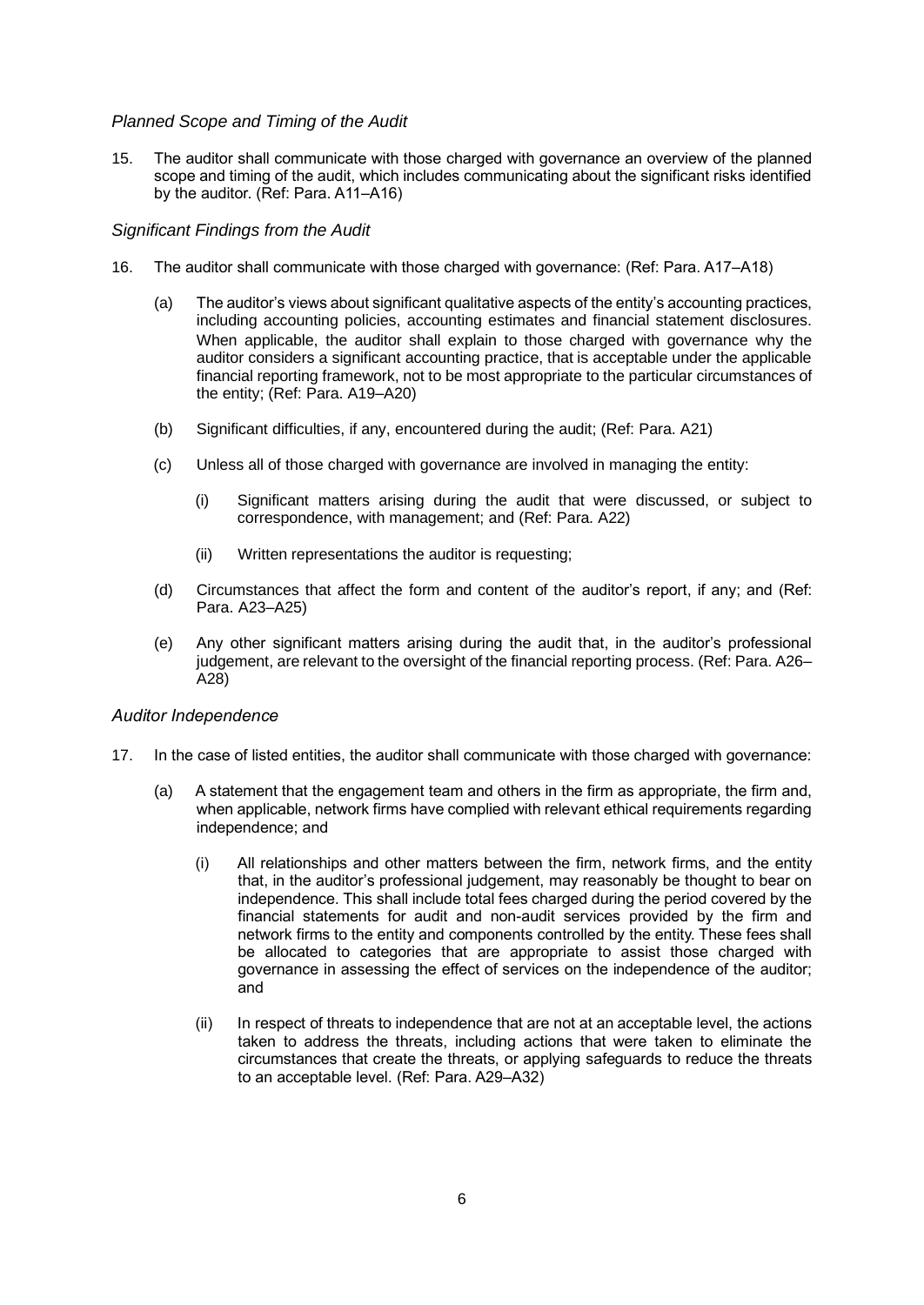## **The Communication Process**

## *Establishing the Communication Process*

18. The auditor shall communicate with those charged with governance the form, timing and expected general content of communications. (Ref: Para. A37–A45)

## *Forms of Communication*

- 19. The auditor shall communicate in writing with those charged with governance regarding significant findings from the audit if, in the auditor's professional judgement, oral communication would not be adequate. Written communications need not include all matters that arose during the course of the audit. (Ref: Para. A46–A48)
- 20. The auditor shall communicate in writing with those charged with governance regarding auditor independence when required by paragraph 17.

## *Timing of Communications*

21. The auditor shall communicate with those charged with governance on a timely basis. (Ref: Para. A49–A50)

## *Adequacy of the Communication Process*

22. The auditor shall evaluate whether the two-way communication between the auditor and those charged with governance has been adequate for the purpose of the audit. If it has not, the auditor shall evaluate the effect, if any, on the auditor's assessment of the risks of material misstatement and ability to obtain sufficient appropriate audit evidence, and shall take appropriate action. (Ref: Para. A51–A53)

## **Documentation**

23. Where matters required by this SSA to be communicated are communicated orally, the auditor shall include them in the audit documentation, and when and to whom they were communicated. Where matters have been communicated in writing, the auditor shall retain a copy of the communication as part of the audit documentation.<sup>2</sup> (Ref: Para. A54)

\*\*\*

<sup>2</sup> SSA 230, *Audit Documentation*, paragraphs 8–11, and A6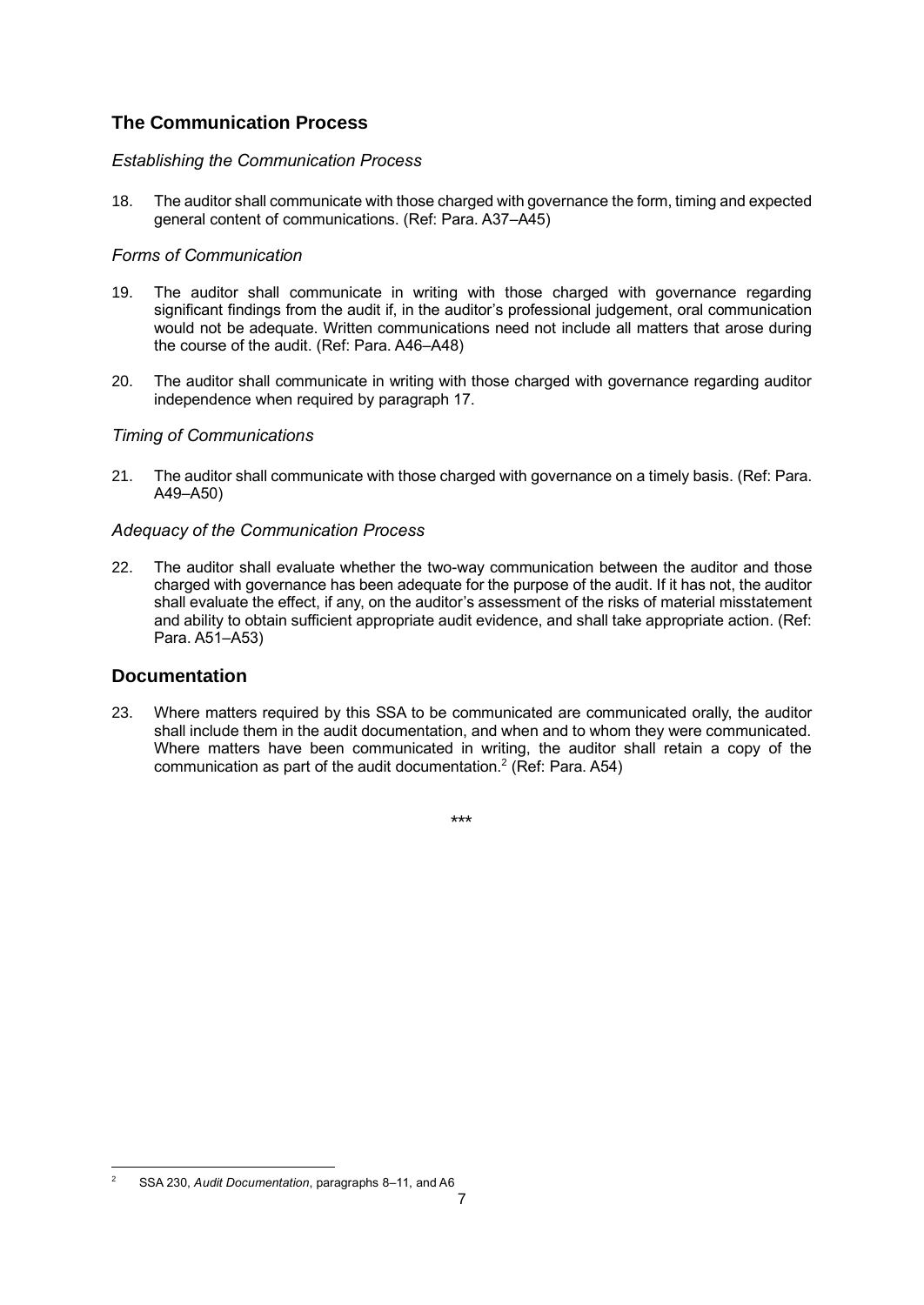# **Application and Other Explanatory Material**

## **Those Charged with Governance** (Ref: Para. 11)

- A1. Governance structures vary by jurisdiction and by entity, reflecting influences such as different cultural and legal backgrounds, and size and ownership characteristics. For example:
	- In some jurisdictions, a supervisory (wholly or mainly non-executive) board exists that is legally separate from an executive (management) board (a "two-tier board" structure). In other jurisdictions, both the supervisory and executive functions are the legal responsibility of a single, or unitary, board (a "one-tier board" structure).
	- In some entities, those charged with governance hold positions that are an integral part of the entity's legal structure, for example, company directors. In others, for example, some government entities, a body that is not part of the entity is charged with governance.
	- In some cases, some or all of those charged with governance are involved in managing the entity. In others, those charged with governance and management comprise different persons.
	- In some cases, those charged with governance are responsible for approving<sup>3</sup> the entity's financial statements (in other cases management has this responsibility).
- A2. In most entities, governance is the collective responsibility of a governing body, such as a board of directors, a supervisory board, partners, proprietors, a committee of management, a council of governors, trustees, or equivalent persons. In some smaller entities, however, one person may be charged with governance, for example, the owner-manager where there are no other owners, or a sole trustee. When governance is a collective responsibility, a subgroup such as an audit committee or even an individual, may be charged with specific tasks to assist the governing body in meeting its responsibilities. Alternatively, a subgroup or individua may have specific, legally identified responsibilities that differ from those of the governing body.
- A3. Such diversity means that it is not possible for this SSAto specify for all audits the person(s) with whom the auditor is to communicate particular matters. Also, in some cases, the appropriate person(s) with whom to communicate may not be clearly identifiable from the applicable legal framework or other engagement circumstances, for example, entities where the governance structure is not formally defined, such as some family-owned entities, some not-for-profit organisations, and some government entities. In such cases, the auditor may need to discuss and agree with the engaging party the relevant person(s) with whom to communicate. In deciding with whom to communicate, the auditor's understanding of an entity's governance structure and processes obtained in accordance with SSA 315 (Revised 2021) 4 is relevant. The appropriate person(s) with whom to communicate may vary depending on the matter to be communicated.
- A4. SSA 600 includes specific matters to be communicated by group auditors with those charged with governance.<sup>5</sup> When the entity is a component of a group, the appropriate person(s) with whom the component auditor communicates depends on the engagement circumstances and the matter to be communicated. In some cases, a number of components may be conducting the same businesses within the same system of internal control and using the same accounting practices. Where those charged with governance of those components are the same (e.g., common board of directors), duplication may be avoided by dealing with these components concurrently for the purpose of communication.

<sup>3</sup> As described in paragraph A68 of SSA 700 (Revised), *Forming an Opinion and Reporting on Financial Statements*, having responsibility for approving in this context means having the authority to conclude that all the statements that comprise the financial statements, including the related notes, have been prepared.

<sup>4</sup> SSA 315 (Revised 2021), *Identifying and Assessing the Risks of Material Misstatement*

<sup>5</sup> SSA 600, *Special Considerations—Audits of Group Financial Statements (Including the Work of Component Auditors)*, paragraph 49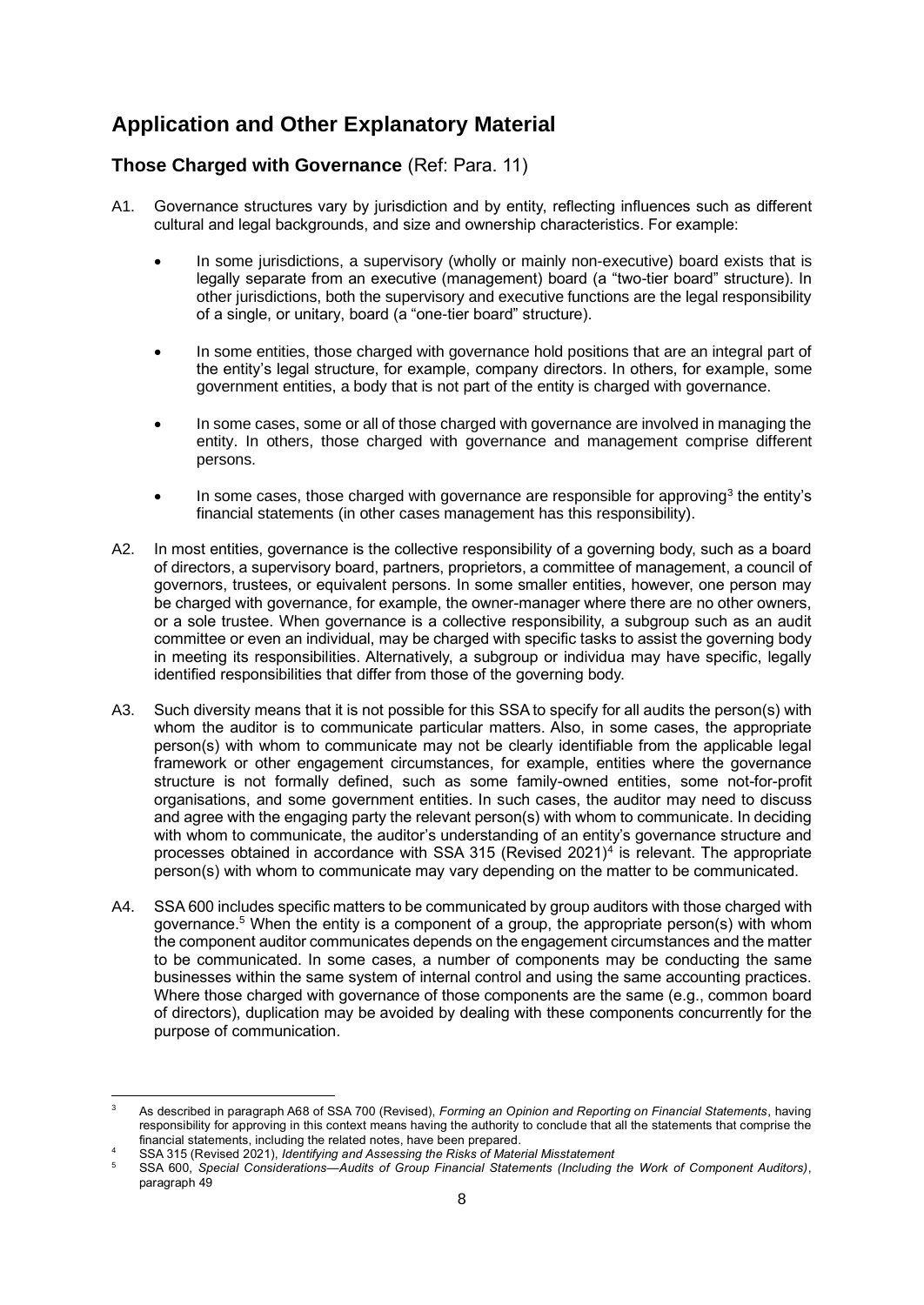## *Communication with a Subgroup of Those Charged with Governance* (Ref: Para. 12)

- A5. When considering communicating with a subgroup of those charged with governance, the auditor may take into account such matters as:
	- The respective responsibilities of the subgroup and the governing body.
	- The nature of the matter to be communicated.
	- Relevant legal or regulatory requirements.
	- Whether the subgroup has the authority to take action in relation to the information communicated, and can provide further information and explanations the auditor may need.
- A6. When deciding whether there is also a need to communicate information, in full or in summary form, with the governing body, the auditor may be influenced by the auditor's assessment of how effectively and appropriately the subgroup communicates relevant information with the governing body. The auditor may make explicit in agreeing the terms of engagement that, unless prohibited by law or regulation, the auditor retains the right to communicate directly with the governing body.
- A7. Audit committees (or similar subgroups with different names) exist in many jurisdictions. Although their specific authority and functions may differ, communication with the audit committee, where one exists, has become a key element in the auditor's communication with those charged with governance. Good governance principles suggest that:
	- The auditor will be invited to regularly attend meetings of the audit committee.
	- The chair of the audit committee and, when relevant, the other members of the audit committee, will liaise with the auditor periodically.
	- The audit committee will meet the auditor without management present at least annually.

## *When All of Those Charged with Governance Are Involved in Managing the Entity (Ref:* Para.13)

A8. In some cases, all of those charged with governance are involved in managing the entity, and the application of communication requirements is modified to recognise this position. In such cases, communication with person(s) with management responsibilities may not adequately inform all of those with whom the auditor would otherwise communicate in their governance capacity. For example, in a company where all directors are involved in managing the entity, some of those directors (e.g., one responsible for marketing) may be unaware of significant matters discussed with another director (e.g., one responsible for the preparation of the financial statements).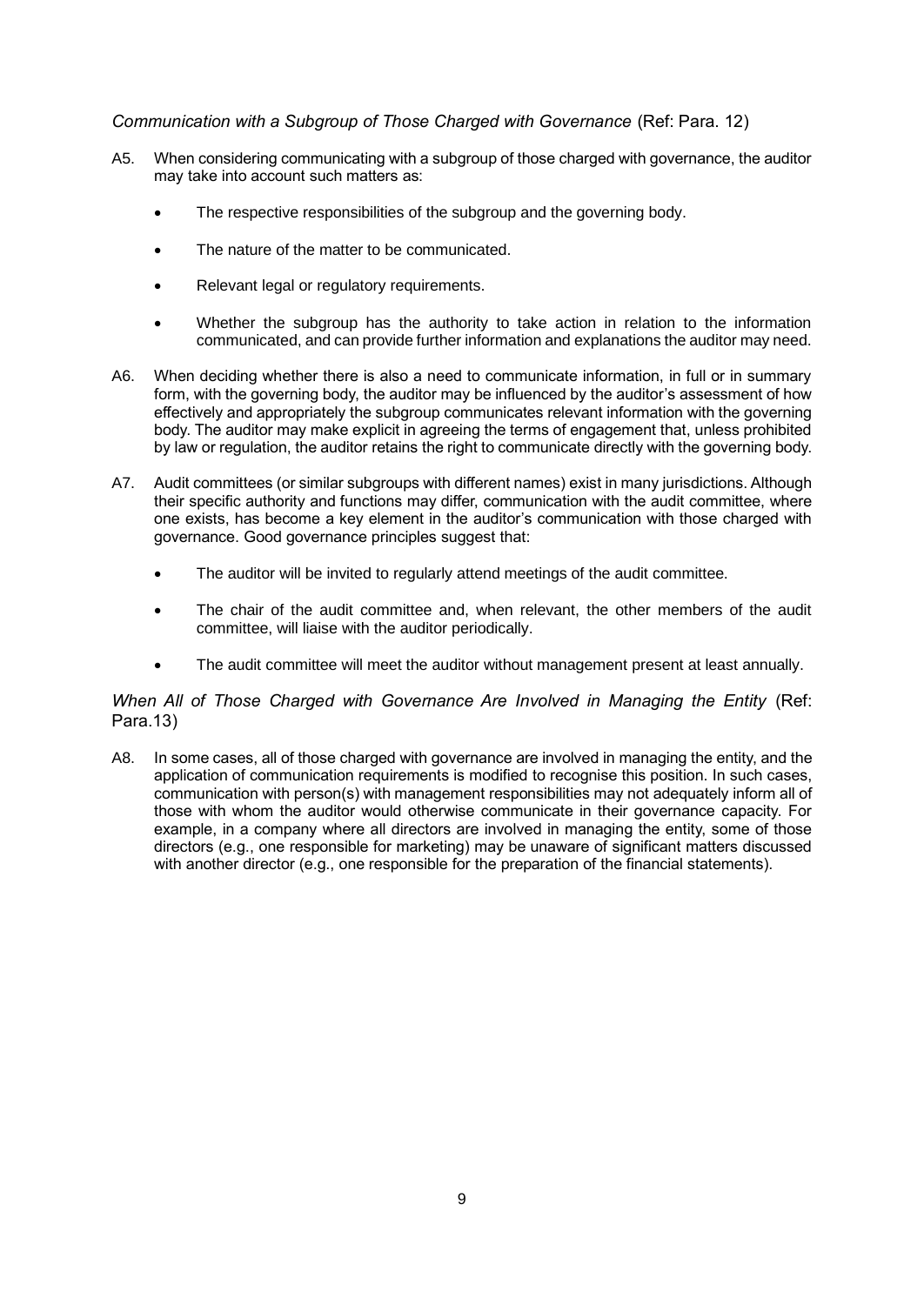## **Matters to Be Communicated**

## *The Auditor's Responsibilities in Relation to the Financial Statement Audit* (Ref: Para. 14)

- A9. The auditor's responsibilities in relation to the financial statement audit are often included in the engagement letter or other suitable form of written agreement that records the agreed terms of the engagement.<sup>6</sup> Law, regulation or the governance structure of the entity may require those charged with governance to agree the terms of the engagement with the auditor. When this is not the case, providing those charged with governance with a copy of that engagement letter or other suitable form of written agreement may be an appropriate way to communicate with them regarding such matters as:
	- The auditor's responsibility for performing the audit in accordance with SSAs, which is directed towards the expression of an opinion on the financial statements. The matters that SSAs require to be communicated, therefore, include significant matters arising during the audit of the financial statements that are relevant to those charged with governance in overseeing the financial reporting process.
	- The fact that SSAs do not require the auditor to design procedures for the purpose of identifying supplementary matters to communicate with those charged with governance.
	- When SSA 701<sup>7</sup> applies, the auditor's responsibilities to determine and communicate key audit matters in the auditor's report.
	- When applicable, the auditor's responsibility for communicating particular matters required by law or regulation, by agreement with the entity or by additional requirements applicable to the engagement, for example, the standards of a national professional accountancy body.
- A10. Law or regulation, an agreement with the entity or additional requirements applicable to the engagement may provide for broader communication with those charged with governance. For example, (a) an agreement with the entity may provide for particular matters to be communicated when they arise from services provided by a firm or network firm other than the financial statement audit; or (b) the mandate of a public sector auditor may provide for matters to be communicated that come to the auditor's attention as a result of other work, such as performance audits.

## *Planned Scope and Timing of the Audit* (Ref: Para. 15)

- A11. Communication regarding the planned scope and timing of the audit may:
	- (a) Assist those charged with governance to understand better the consequences of the auditor's work, to discuss issues of risk and the concept of materiality with the auditor, and to identify any areas in which they may request the auditor to undertake additional procedures; and
	- (b) Assist the auditor to understand better the entity and its environment.
- A12. Communicating significant risks identified by the auditor helps those charged with governance understand those matters and why they were determined to be significant risks. The communication about significant risks may assist those charged with governance in fulfilling their responsibility to oversee the financial reporting process.

<sup>6</sup> See paragraph 10 of SSA 210, *Agreeing the Terms of Audit Engagements*.

<sup>7</sup> SSA 701, *Communicating Key Audit Matters in the Independent Auditor's Report*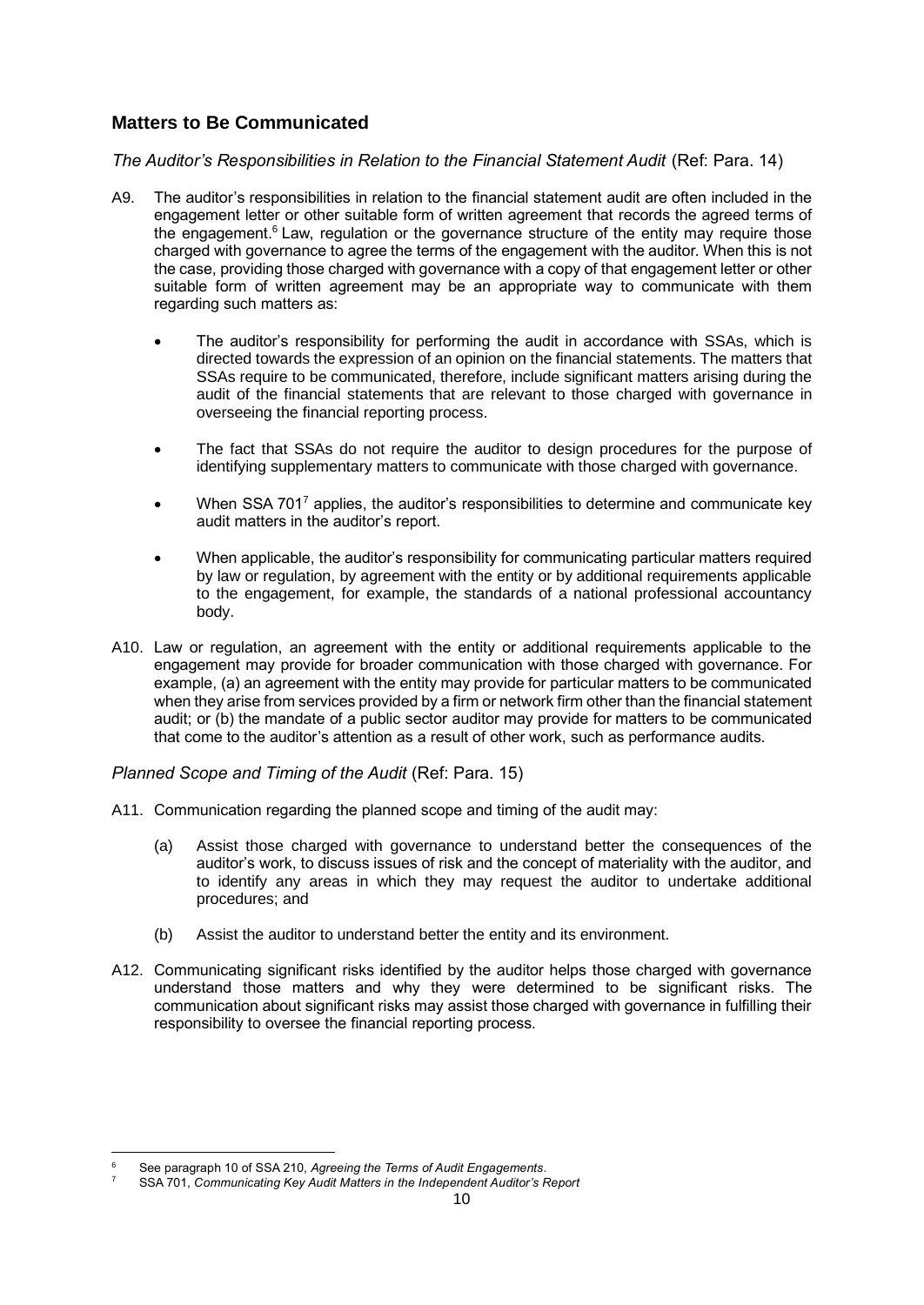- A13. Matters communicated may include:
	- How the auditor plans to address the significant risks of material misstatement, whether due to fraud or error.
	- How the auditor plans to address areas of higher assessed risks of material misstatement.
	- The auditor's approach to the entity's system of internal control.
	- The application of the concept of materiality in the context of an audit.<sup>8</sup>
	- The nature and extent of specialised skill or knowledge needed to perform the planned audit procedures or evaluate the audit results, including the use of an auditor's expert.<sup>9</sup>
	- When SSA 701 applies, the auditor's preliminary views about matters that may be areas of significant auditor attention in the audit and therefore may be key audit matters.
	- The auditor's planned approach to addressing the implications on the individual statements and the disclosures of any significant changes within the applicable financial reporting framework or in the entity's environment, financial condition or activities.
- A14. Other planning matters that it may be appropriate to discuss with those charged with governance include:
	- Where the entity has an internal audit function, how the external auditor and internal auditors can work together in a constructive and complementary manner, including any planned use of the work of the internal audit function, and the nature and extent of any planned use of internal auditors to provide direct assistance.<sup>10</sup>
	- The views of those charged with governance about:
		- $\circ$  The appropriate person(s) in the entity's governance structure with whom to communicate.
		- o The allocation of responsibilities between those charged with governance and management.
		- $\circ$  The entity's objectives and strategies, and the related business risks that may result in material misstatements.
		- $\circ$  Matters those charged with governance consider warrant particular attention during the audit, and any areas where they request additional procedures to be undertaken.
		- o Significant communications between the entity and regulators.
		- $\circ$  Other matters those charged with governance consider may influence the audit of the financial statements.
	- The attitudes, awareness, and actions of those charged with governance concerning (a) the entity's internal control and its importance in the entity, including how those charged with governance oversee the effectiveness of internal control, and (b) the detection or possibility of fraud.
	- The actions of those charged with governance in response to developments in accounting standards, corporate governance practices, exchange listing rules, and related matters,

<sup>8</sup> SSA 320, *Materiality in Planning and Performing an Audit*

See SSA 620, *Using the Work of an Auditor's Expert*.

<sup>10</sup> SSA 610 (Revised 2013), *Using the Work of Internal Auditors*, paragraphs 20 and 31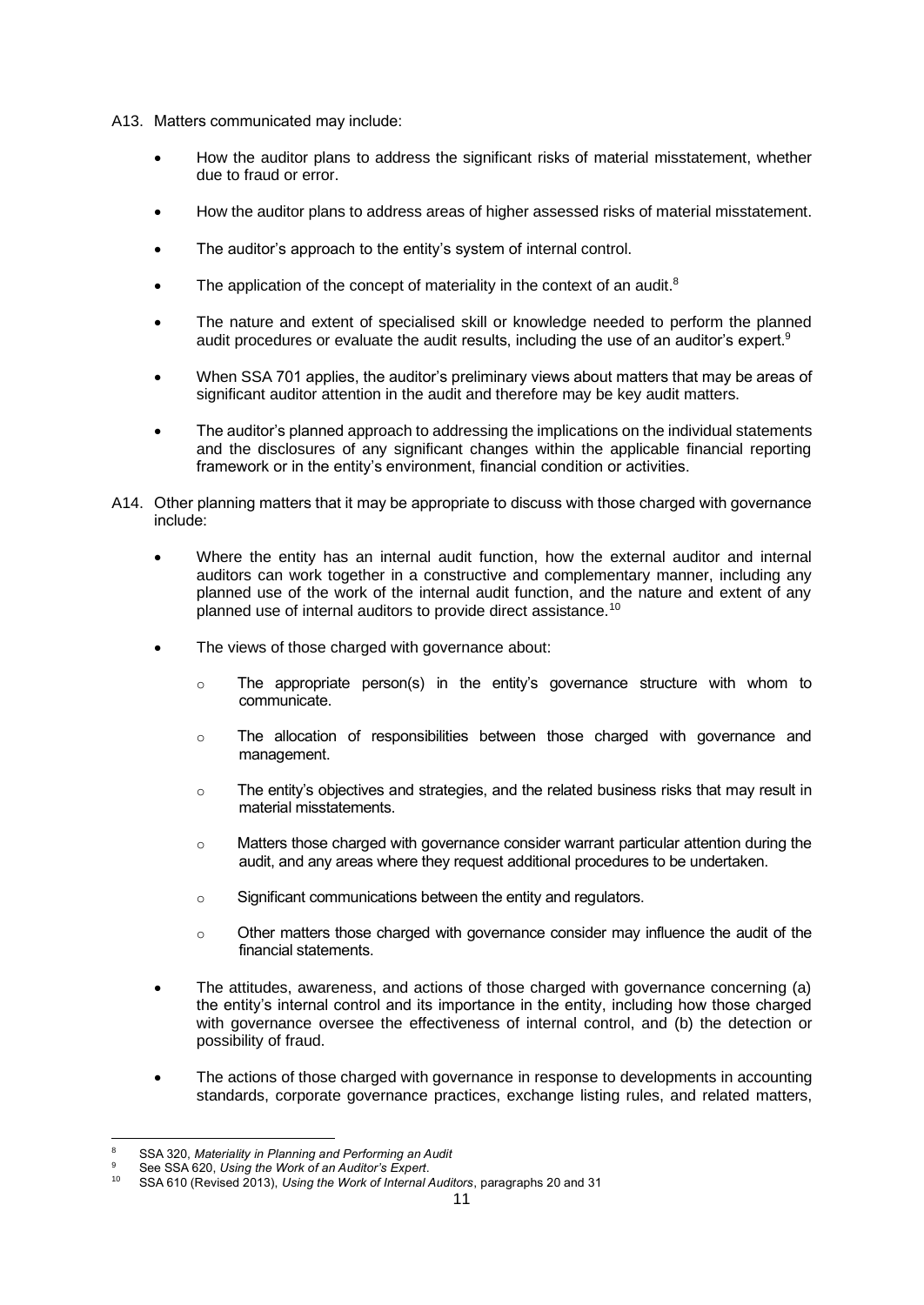and the effect of such developments on, for example, the overall presentation, structure and content of the financial statements, including:

- $\circ$  The relevance, reliability, comparability and understandability of the information presented in the financial statements; and
- $\circ$  Considering whether the financial statements are undermined by the inclusion of information that is not relevant or that obscures a proper understanding of the matters disclosed.
- The responses of those charged with governance to previous communications with the auditor.
- The documents comprising the other information (as defined in SSA 720 (Revised)) and the planned manner and timing of the issuance of such documents. When the auditor expects to obtain other information after the date of the auditor's report, the discussions with those charged with governance may also include the actions that may be appropriate or necessary if the auditor concludes that a material misstatement of the other information exists in other information obtained after the date of the auditor's report.
- A15. While communication with those charged with governance may assist the auditor to plan the scope and timing of the audit, it does not change the auditor's sole responsibility to establish the overall audit strategy and the audit plan, including the nature, timing and extent of procedures necessary to obtain sufficient appropriate audit evidence.
- A16. Care is necessary when communicating with those charged with governance about the planned scope and timing of the audit so as not to compromise the effectiveness of the audit, particularly where some or all of those charged with governance are involved in managing the entity. For example, communicating the nature and timing of detailed audit procedures may reduce the effectiveness of those procedures by making them too predictable.

## *Significant Findings from the Audit* (Ref: Para. 16)

- A17. The communication of findings from the audit may include requesting further information from those charged with governance in order to complete the audit evidence obtained. For example, the auditor may confirm that those charged with governance have the same understanding of the facts and circumstances relevant to specific transactions or events.
- A18. When SSA 701 applies, the communications with those charged with governance required by paragraph 16, as well as the communication about the significant risks identified by the auditor required by paragraph 15, are particularly relevant to the auditor's determination of matters that required significant auditor attention and which therefore may be key audit matters.<sup>11</sup>

Significant Qualitative Aspects of Accounting Practices (Ref: Para. 16(a))

- A19. Financial reporting frameworks ordinarily allow for the entity to make accounting estimates, and judgements about accounting policies and financial statement disclosures, for example, in relation to the use of key assumptions in the development of accounting estimates. In addition, law, regulation or financial reporting frameworks may require disclosure of a summary of significant accounting policies or make reference to "critical accounting estimates" or "critical accounting policies and practices" to identify and provide additional information to users about the most difficult, subjective or complex judgements made by management in preparing the financial statements.
- A20. As a result, the auditor's views on the subjective aspects of the financial statements may be particularly relevant to those charged with governance in discharging their responsibilities for oversight of the financial reporting process. For example, in relation to the matters described in paragraph A19, those charged with governance may be interested in the auditor's views on the

<sup>11</sup> SSA 701, paragraphs 9–10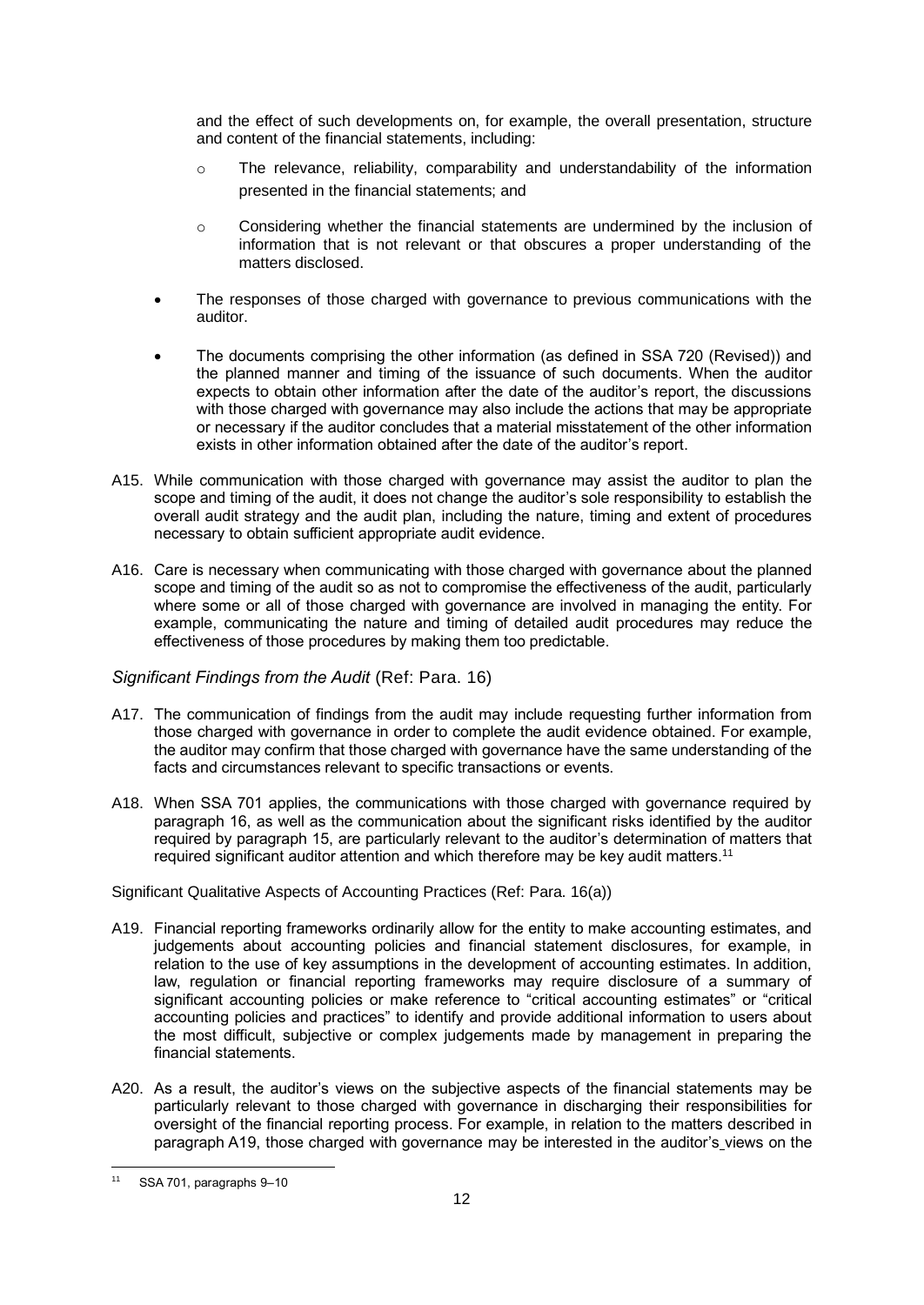degree to which complexity, subjectivity or other inherent risk factors affect the selection or application of the methods, assumptions and data used in making a significant accounting estimate, as well as the auditor's evaluation of whether management's point estimate and related disclosures in the financial statements are reasonable in the context of the applicable financial reporting framewor. Open and constructive communication about significant qualitative aspects of the entity's accounting practices also may include comment on the acceptability of significant accounting practices and the quality of the disclosures. When applicable, this may include whether a significant accounting practice of the entity relating to accounting estimates is considered by the auditor not to be most appropriate to the particular circumstances of the entity, for example, when an alternative acceptable method for making an accounting estimate would, in the auditor's judgment, be more appropriate. Appendix 2 identifies matters that may be included in this communication.

Significant Difficulties Encountered during the Audit (Ref: Para. 16(b))

A21. Significant difficulties encountered during the audit may include such matters as:

- Significant delays by management, the unavailability of entity personnel, or an unwillingness by management to provide information necessary for the auditor to perform the auditor's procedures.
- An unreasonably brief time within which to complete the audit.
- Extensive unexpected effort required to obtain sufficient appropriate audit evidence.
- The unavailability of expected information.
- Restrictions imposed on the auditor by management.
- Management's unwillingness to make or extend its assessment of the entity's ability to continue as a going concern when requested.

In some circumstances, such difficulties may constitute a scope limitation that leads to a modification of the auditor's opinion.<sup>12</sup>

Significant Matters Discussed, or Subject to Correspondence with Management (Ref: Para. 16(c)(i))

- A22. Significant matters discussed, or subject to correspondence with management may include such matters as:
	- Significant events or transactions that occurred during the year.
	- Business conditions affecting the entity, and business plans and strategies that may affect the risks of material misstatement.
	- Concerns about management's consultations with other accountants on accounting or auditing matters.
	- Discussions or correspondence in connection with the initial or recurring appointment of the auditor regarding accounting practices, the application of auditing standards, or fees for audit or other services.
	- Significant matters on which there was disagreement with management, except for initial differences of opinion because of incomplete facts or preliminary information that are later resolved by the auditor obtaining additional relevant facts or information.

<sup>12</sup> SSA 705 (Revised), *Modifications to the Opinion in the Independent Auditor's Report*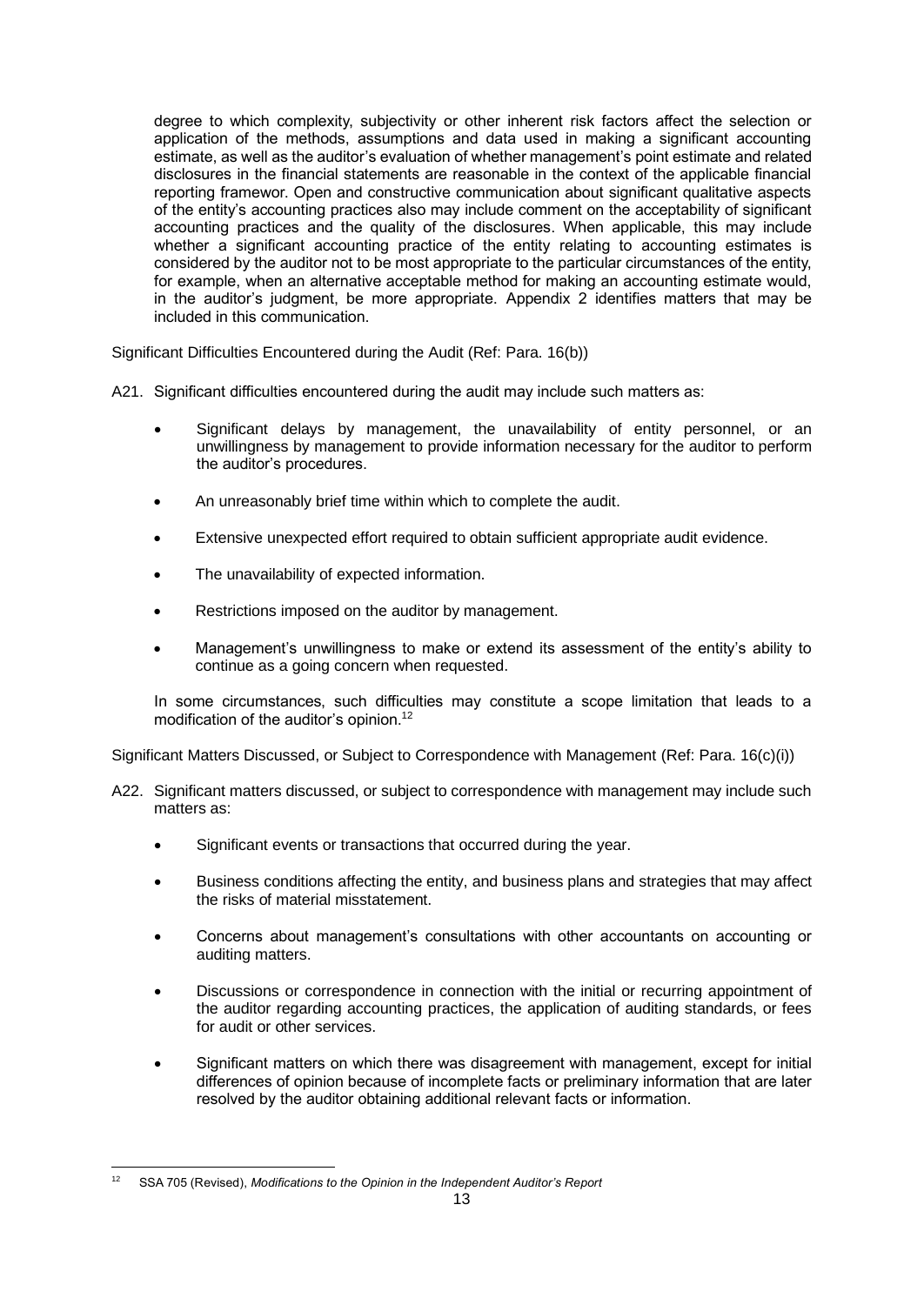Circumstances that Affect the Form and Content of the Auditor's Report (Ref: Para 16(d))

- A23. SSA 210 requires the auditor to agree the terms of the audit engagement with management or those charged with governance, as appropriate.<sup>13</sup> The agreed terms of the audit engagement are required to be recorded in an audit engagement letter or other suitable form of written agreement and include, among other things, reference to the expected form and content of the auditor's report.<sup>14</sup> As explained in paragraph A9, if the terms of engagement are not agreed with those charged with governance, the auditor may provide those charged with governance with a copy of the engagement letter to communicate about matters relevant to the audit. The communication required by paragraph 16(d) is intended to inform those charged with governance about circumstances in which the auditor's report may differ from its expected form and content or may include additional information about the audit that was performed.
- A24. Circumstances in which the auditor is required or may otherwise consider it necessary to include additional information in the auditor's report in accordance with the SSAs, and for which communication with those charged with governance is required, include when:
	- The auditor expects to modify the opinion in the auditor's report in accordance with SSA 705 (Revised).<sup>15</sup>
	- A material uncertainty related to going concern is reported in accordance with SSA 570 (Revised).<sup>16</sup>
	- Key audit matters are communicated in accordance with SSA 701.<sup>17</sup>
	- The auditor considers it necessary to include an Emphasis of Matter paragraph or Other Matters paragraph in accordance with SSA 706 (Revised)<sup>18</sup> or is required to do so by other SSAs.
	- The auditor has concluded that there is an uncorrected material misstatement of the other information in accordance with SSA 720 (Revised).<sup>19</sup>

In such circumstances, the auditor may consider it useful to provide those charged with governance with a draft of the auditor's report to facilitate a discussion of how such matters will be addressed in the auditor's report.

A25. In the rare circumstances that the auditor intends not to include the name of the engagement partner in the auditor's report in accordance with SSA 700 (Revised), the auditor is required to discuss this intention with those charged with governance to inform the auditor's assessment of the likelihood and severity of a significant personal security threat.<sup>20</sup>

Other Significant Matters Relevant to the Financial Reporting Process (Ref: Para. 16(e))

A26. SSA 300<sup>21</sup> notes that, as a result of unexpected events, changes in conditions, or the audit evidence obtained from the results of audit procedures, the auditor may need to modify the overall audit strategy and audit plan and thereby the resulting planned nature, timing and extent of further audit procedures, based on the revised consideration of assessed risks. The auditor may communicate with those charged with governance about such matters, for example, as an update to initial discussions about the planned scope and timing of the audit.

 $13$  SSA 210, paragraph 9

 $^{14}$  SSA 210, paragraph 10

<sup>&</sup>lt;sup>15</sup> SSA 705 (Revised), paragraph 30<br><sup>16</sup> SSA 570 (Boyiesd), Caing Concer

<sup>16</sup> SSA 570 (Revised), *Going Concern*, paragraph 25(d)

<sup>&</sup>lt;sup>17</sup> SSA 701, paragraph 17<br><sup>18</sup> SSA 706 (Revised) En

<sup>18</sup> SSA 706 (Revised), *Emphasis of Matter Paragraphs and Other Matter Paragraphs in the Independent Auditor's Report*, paragraph 12

<sup>19</sup> SSA 720 (Revised), *The Auditor's Responsibilities Relating to Other Information*, paragraph 18(a)

<sup>&</sup>lt;sup>20</sup> SSA 700 (Revised), paragraphs 46 and A63

<sup>21</sup> SSA 300, *Planning an Audit of Financial Statements*, paragraph A13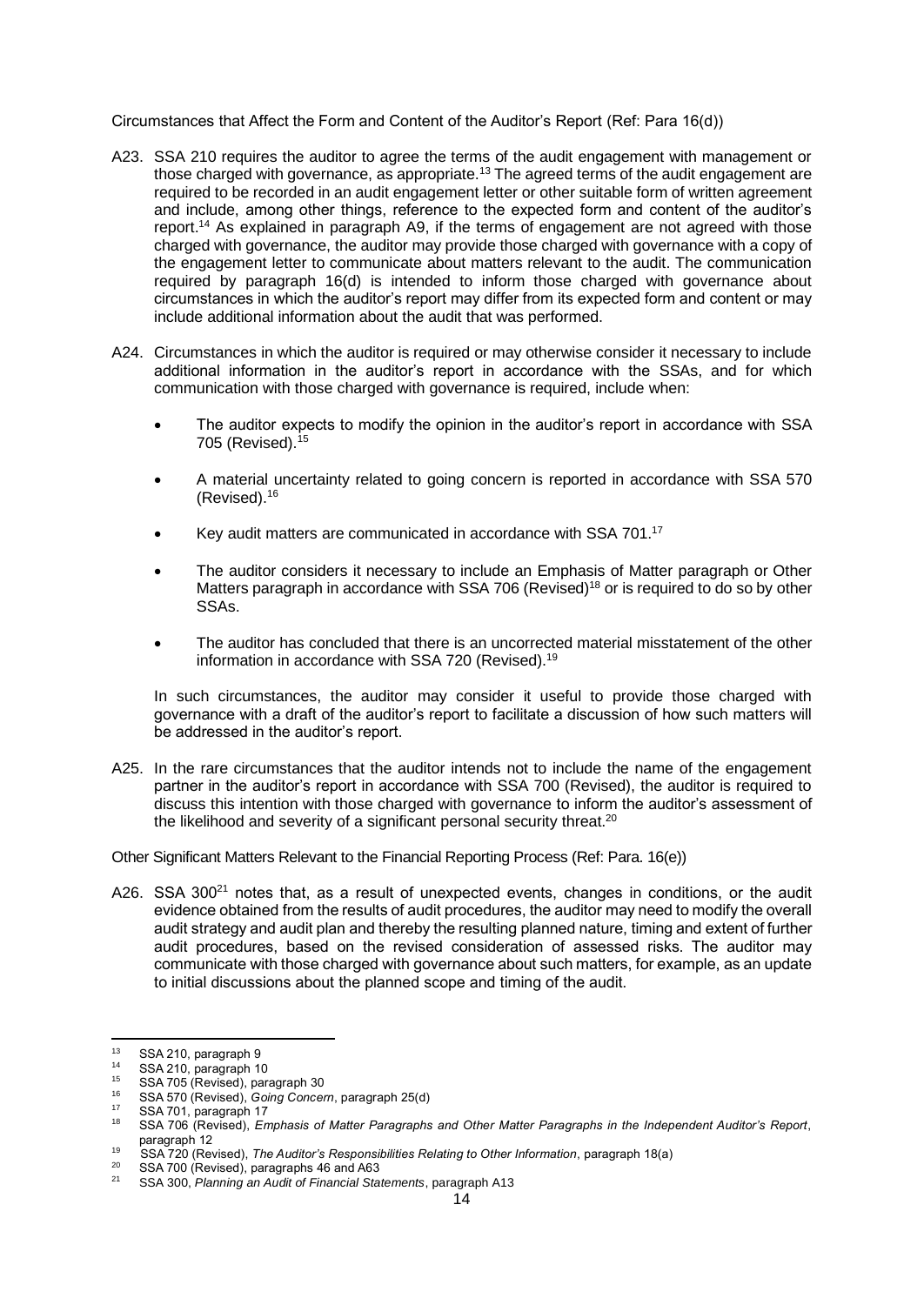- A27. Other significant matters arising during the audit that are directly relevant to those charged with governance in overseeing the financial reporting process may include such matters as material misstatements of the other information that have been corrected.
- A28. To the extent not already addressed by the requirements in paragraphs 16(a)–(d) and related application material, the auditor may consider communicating about other matters discussed with, or considered by, the engagement quality control reviewer, if one has been appointed, in accordance with SSA 220.<sup>22</sup>

## *Auditor Independence* (Ref: Para. 17)

- A29. The auditor is required to comply with relevant ethical requirements, including those pertaining to independence, relating to financial statement audit engagements.<sup>23</sup>
- A30. The communication about relationships and other matters, and how threats to independence that are not at an acceptable level have been addressed varies with the circumstances of the engagement and generally addresses the threats to independence, safeguards to reduce the threats, and measures to eliminate circumstances that created threats.
- A31. Relevant ethical requirements or law or regulation may also specify particular communications to those charged with governance in circumstances where breaches of independence requirements have been identified. For example, the Accounting and Corporate Regulatory Authority (ACRA) *Code of Professional Conduct and Ethics for Public Accountants and Accounting Entities (ACRA Code)* requires the auditor to communicate with those charged with governance in writing about any breach and the action the firm has taken or proposes to take.<sup>24</sup>
- A32. The communication requirements relating to auditor independence that apply in the case of listed entities may also be appropriate in the case of some other entities, including those that may be of significant public interest, for example because they have a large number and wide range of stakeholders and considering the nature and size of the business. Examples of such entities may include financial institutions (such as banks, insurance companies, and pension funds), and other entities such as charities. On the other hand, there may be situations where communications regarding independence may not be relevant, for example, where all of those charged with governance have been informed of relevant facts through their management activities. This is particularly likely where the entity is owner-managed, and the auditor's firm and network firms have little involvement with the entity beyond a financial statement audit.

## *Supplementary Matters* (Ref: Para. 3)

- A33. The oversight of management by those charged with governance includes ensuring that the entity designs, implements and maintains appropriate internal control with regard to reliability of financial reporting, effectiveness and efficiency of operations and compliance with applicable laws and regulations.
- A35. The auditor may become aware of supplementary matters that do not necessarily relate to the oversight of the financial reporting process but which are, nevertheless, likely to be significant to the responsibilities of those charged with governance in overseeing the strategic direction of the entity or the entity's obligations related to accountability. Such matters may include, for example, significant issues regarding governance structures or processes, and significant decisions or actions by senior management that lack appropriate authorisation.
- A36. In determining whether to communicate supplementary matters with those charged with governance, the auditor may discuss matters of this kind of which the auditor has become aware with the appropriate level of management, unless it is inappropriate to do so in the circumstances.

<sup>22</sup> See paragraphs 19–22 and A23–A32 of SSA 220, *Quality Control for an Audit of Financial Statements*.

<sup>23</sup> SSA 200, *Overall Objectives of the Independent Auditor and the Conduct of an Audit in Accordance with Singapore Standards on Auditing*, paragraph 14

<sup>&</sup>lt;sup>24</sup> See for example, paragraphs R400.80–R400.82 and R400.84 of the ACRA Code.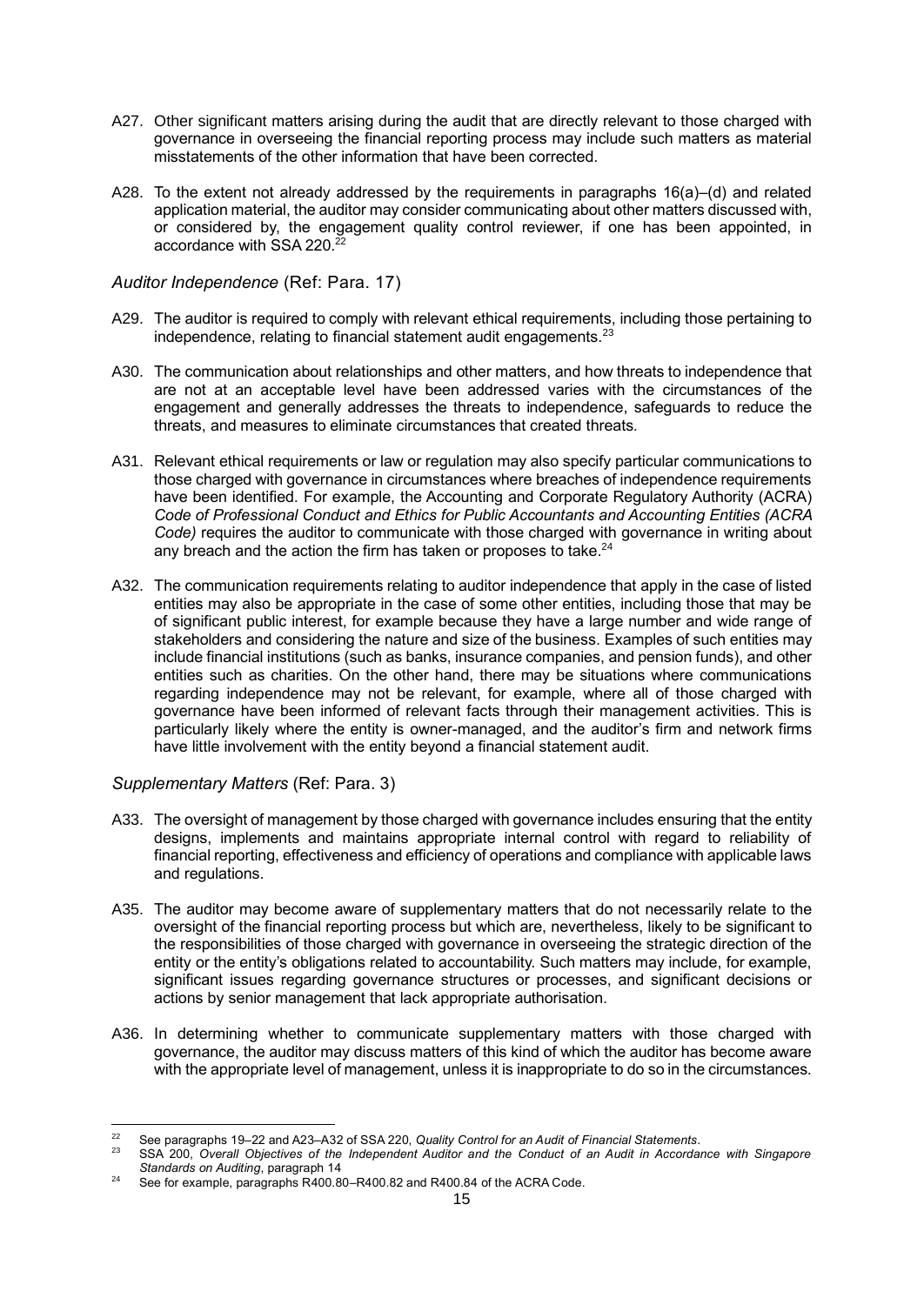- A37. If a supplementary matter is communicated, it may be appropriate for the auditor to make those charged with governance aware that:
	- (a) Identification and communication of such matters is incidental to the purpose of the audit, which is to form an opinion on the financial statements;
	- (b) No procedures were carried out with respect to the matter other than any that were necessary to form an opinion on the financial statements; and
	- (c) No procedures were carried out to determine whether other such matters exist.

## **The Communication Process**

*Establishing the Communication Process* (Ref: Para. 18)

- A38. Clear communication of the auditor's responsibilities, the planned scope and timing of the audit, and the expected general content of communications helps establish the basis for effective twoway communication.
- A39. Matters that may also contribute to effective two-way communication include discussion of:
	- The purpose of communications. When the purpose is clear, the auditor and those charged with governance are better placed to have a mutual understanding of relevant issues and the expected actions arising from the communication process.
	- The form in which communications will be made.
	- The person(s) in the engagement team and among those charged with governance who will communicate regarding particular matters.
	- The auditor's expectation that communication will be two-way, and that those charged with governance will communicate with the auditor matters they consider relevant to the audit, for example, strategic decisions that may significantly affect the nature, timing and extent of audit procedures, the suspicion or the detection of fraud, and concerns with the integrity or competence of senior management.
	- The process for taking action and reporting back on matters communicated by the auditor.
	- The process for taking action and reporting back on matters communicated by those charged with governance.
- A40. The communication process will vary with the circumstances, including the size and governance structure of the entity, how those charged with governance operate, and the auditor's view of the significance of matters to be communicated. Difficulty in establishing effective two-way communication may indicate that the communication between the auditor and those charged with governance is not adequate for the purpose of the audit (see paragraph A52).

Considerations Specific to Smaller Entities

A41. In the case of audits of smaller entities, the auditor may communicate in a less structured manner with those charged with governance than in the case of listed or larger entities.

#### Communication with Management

A42. Many matters may be discussed with management in the ordinary course of an audit, including matters required by this SSA to be communicated with those charged with governance. Such discussions recognise management's executive responsibility for the conduct of the entity's operations and, in particular, management's responsibility for the preparation of the financial statements.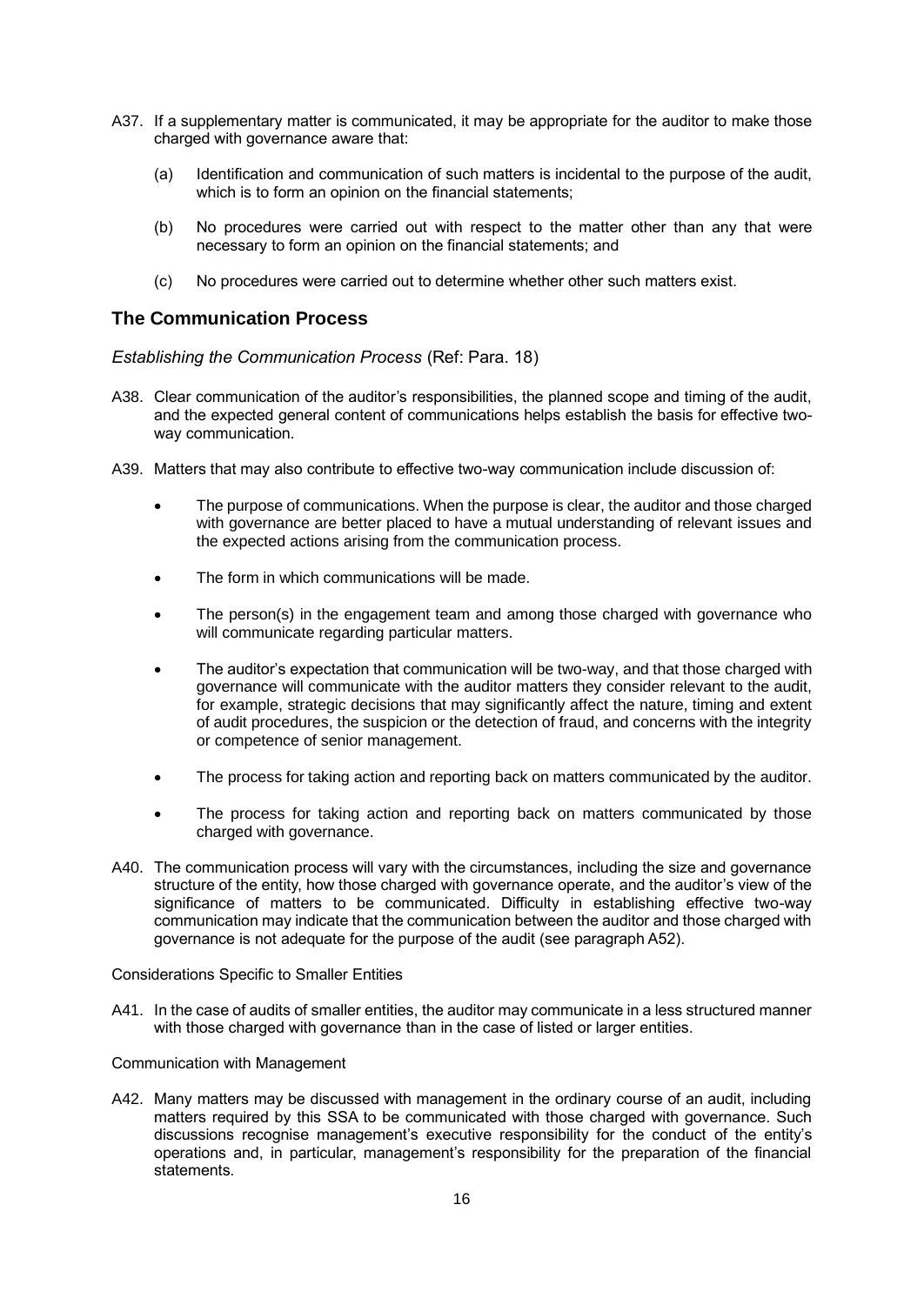A43. Before communicating matters with those charged with governance, the auditor may discuss them with management, unless that is inappropriate. For example, it may not be appropriate to discuss questions of management's competence or integrity with management. In addition to recognising management's executive responsibility, these initial discussions may clarify facts and issues, and give management an opportunity to provide further information and explanations. Similarly, when the entity has an internal audit function, the auditor may discuss matters with the internal auditor before communicating with those charged with governance.

#### Communication with Third Parties

- A44. Those charged with governance may be required by law or regulation, or may wish, to provide third parties, for example, bankers or certain regulatory authorities, with copies of a written communication from the auditor. In some cases, disclosure to third parties may be illegal or otherwise inappropriate. When a written communication prepared for those charged with governance is provided to third parties, it may be important in the circumstances that the third parties be informed that the communication was not prepared with them in mind, for example, by stating in written communications with those charged with governance:
	- (a) That the communication has been prepared for the sole use of those charged with governance and, where applicable, the group management and the group auditor, and should not be relied upon by third parties;
	- (b) That no responsibility is assumed by the auditor to third parties; and
	- (c) Any restrictions on disclosure or distribution to third parties.

A45. In some jurisdictions the auditor may be required by law or regulation to, for example:

- Notify a regulatory or enforcement body of certain matters communicated with those charged with governance. For example, in some countries the auditor has a duty to report misstatements to authorities where management and those charged with governance fail to take corrective action;
- Submit copies of certain reports prepared for those charged with governance to relevant regulatory or funding bodies, or other bodies such as a central authority in the case of some public sector entities; or
- Make reports prepared for those charged with governance publicly available.
- A46. Unless required by law or regulation to provide a third party with a copy of the auditor's written communications with those charged with governance, the auditor may need the prior consent of those charged with governance before doing so.

## *Forms of Communication* (Ref: Para. 19)

- A47. Effective communication may involve structured presentations and written reports as well as less structured communications, including discussions. The auditor may communicate matters other than those identified in paragraphs 19–20 either orally or in writing. Written communications may include an engagement letter that is provided to those charged with governance.
- A48. In addition to the significance of a particular matter, the form of communication (e.g., whether to communicate orally or in writing, the extent of detail or summarisation in the communication, and whether to communicate in a structured or unstructured manner) may be affected by such factors as:
	- Whether a discussion of the matter will be included in the auditor's report. For example, when key audit matters are communicated in the auditor's report, the auditor may consider it necessary to communicate in writing about the matters determined to be key audit matters.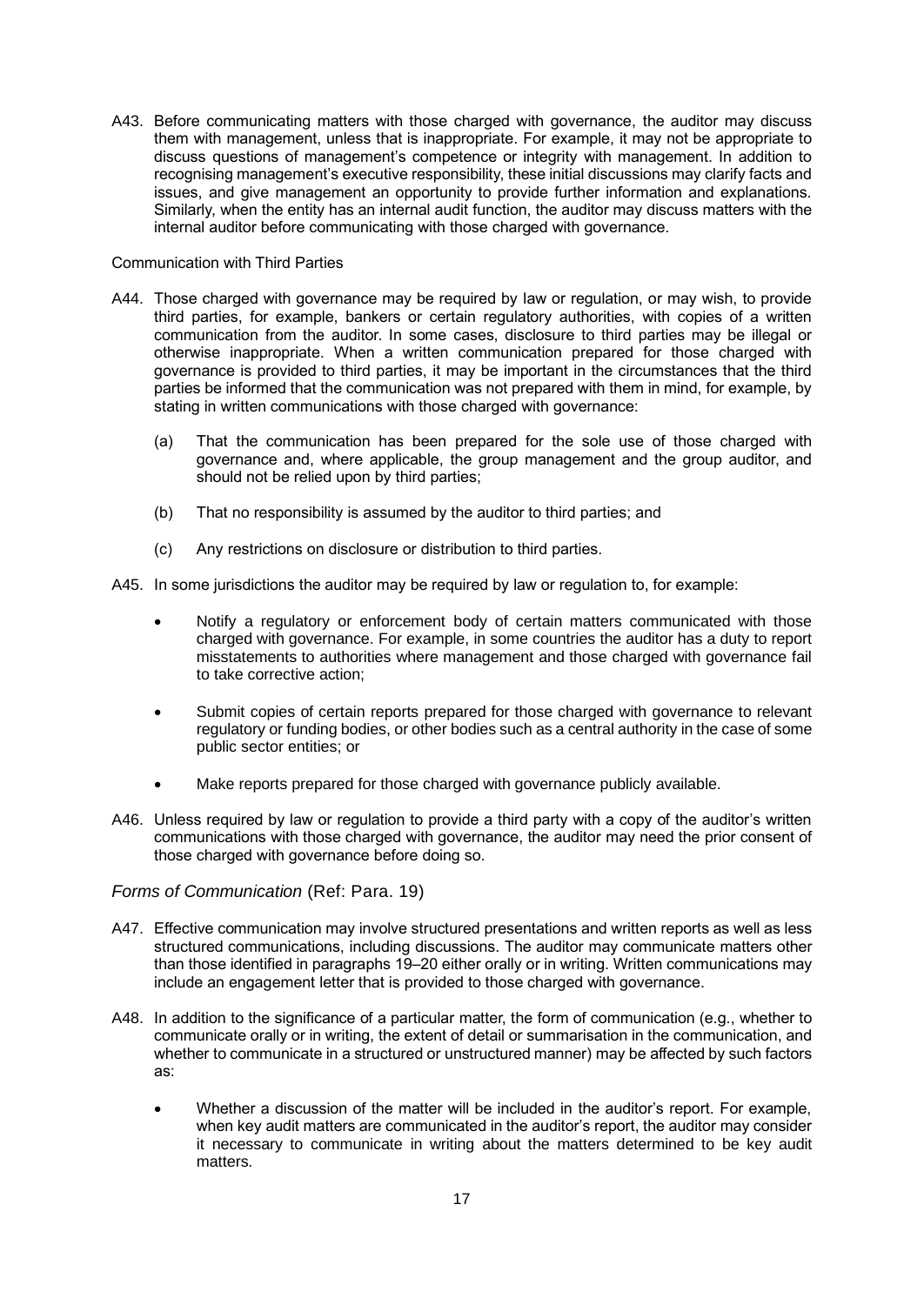- Whether the matter has been satisfactorily resolved.
- Whether management has previously communicated the matter.
- The size, operating structure, control environment, and legal structure of the entity.
- In the case of an audit of special purpose financial statements, whether the auditor also audits the entity's general purpose financial statements.
- Legal requirements. In some jurisdictions, a written communication with those charged with governance is required in a prescribed form by local law.
- The expectations of those charged with governance, including arrangements made for periodic meetings or communications with the auditor.
- The amount of ongoing contact and dialogue the auditor has with those charged with governance.
- Whether there have been significant changes in the membership of a governing body.
- A49. When a significant matter is discussed with an individual member of those charged with governance, for example, the chair of an audit committee, it may be appropriate for the auditor to summarise the matter in later communications so that all of those charged with governance have full and balanced information.

## *Timing of Communications* (Ref: Para. 21)

- A50. Timely communication throughout the audit contributes to the achievement of robust two-way dialogue between those charged with governance and the auditor. However, the appropriate timing for communications will vary with the circumstances of the engagement. Relevant circumstances include the significance and nature of the matter, and the action expected to be taken by those charged with governance. For example:
	- Communications regarding planning matters may often be made early in the audit engagement and, for an initial engagement, may be made as part of agreeing the terms of the engagement.
	- It may be appropriate to communicate a significant difficulty encountered during the audit as soon as practicable if those charged with governance are able to assist the auditor to overcome the difficulty, or if it is likely to lead to a modified opinion. Similarly, the auditor may communicate orally to those charged with governance as soon as practicable significant deficiencies in internal control that the auditor has identified, prior to communicating these in writing as required by SSA 265.<sup>25</sup>
	- When SSA 701 applies, the auditor may communicate preliminary views about key audit matters when discussing the planned scope and timing of the audit (see paragraph A13), and the auditor also may have more frequent communications to further discuss such matters when communicating about significant audit findings.
	- Communications regarding independence may be appropriate whenever significant judgements are made about threats to independence and how threats to independence that are not at an acceptable level will be addressed, for example, when accepting an engagement to provide non-audit services, and at a concluding discussion.
	- Communications regarding findings from the audit, including the auditor's views about the qualitative aspects of the entity's accounting practices, may also be made as part of the concluding discussion.

<sup>25</sup> SSA 265, paragraphs 9 and A14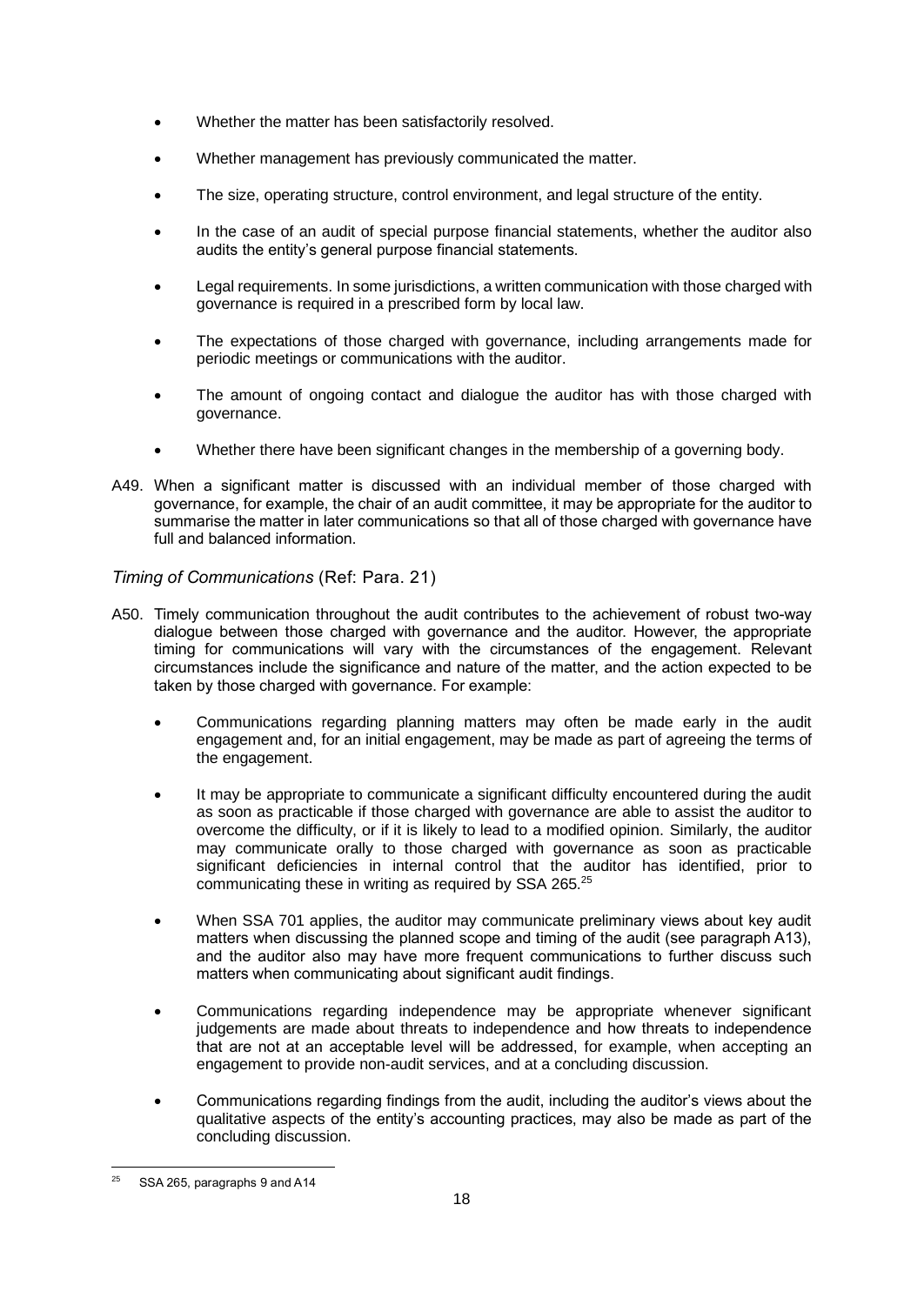- When auditing both general purpose and special purpose financial statements, it may be appropriate to coordinate the timing of communications.
- A51. Other factors that may be relevant to the timing of communications include:
	- The size, operating structure, control environment, and legal structure of the entity being audited.
	- Any legal obligation to communicate certain matters within a specified timeframe.
	- The expectations of those charged with governance, including arrangements made for periodic meetings or communications with the auditor.
	- The time at which the auditor identifies certain matters, for example, the auditor may not identify a particular matter (e.g., noncompliance with a law) in time for preventive action to be taken, but communication of the matter may enable remedial action to be taken.

## *Adequacy of the Communication Process* (Ref: Para. 22)

- A52. The auditor need not design specific procedures to support the evaluation of the two-way communication between the auditor and those charged with governance; rather, that evaluation may be based on observations resulting from audit procedures performed for other purposes. Such observations may include:
	- The appropriateness and timeliness of actions taken by those charged with governance in response to matters raised by the auditor. Where significant matters raised in previous communications have not been dealt with effectively, it may be appropriate for the auditor to inquire as to why appropriate action has not been taken, and to consider raising the point again. This avoids the risk of giving an impression that the auditor is satisfied that the matter has been adequately addressed or is no longer significant.
	- The apparent openness of those charged with governance in their communications with the auditor.
	- The willingness and capacity of those charged with governance to meet with the auditor without management present.
	- The apparent ability of those charged with governance to fully comprehend matters raised by the auditor, for example, the extent to which those charged with governance probe issues, and question recommendations made to them.
	- Difficulty in establishing with those charged with governance a mutual understanding of the form, timing and expected general content of communications.
	- Where all or some of those charged with governance are involved in managing the entity, their apparent awareness of how matters discussed with the auditor affect their broader governance responsibilities, as well as their management responsibilities.
	- Whether the two-way communication between the auditor and those charged with governance meets applicable legal and regulatory requirements.
- A53. As noted in paragraph 4, effective two-way communication assists both the auditor and those charged with governance. Further, SSA 315 (Revised 2021) identifies participation by those charged with governance, including their interaction with internal audit, if any, and external auditors, as an element of the entity's control environment.<sup>26</sup> Inadequate two-way communication may indicate an unsatisfactory control environment and influence the auditor's assessment of the risks of material misstatements. There is also a risk that the auditor may not have obtained sufficient appropriate audit evidence to form an opinion on the financial statements.

<sup>26</sup> SSA 315 (Revised 2021), Appendix 3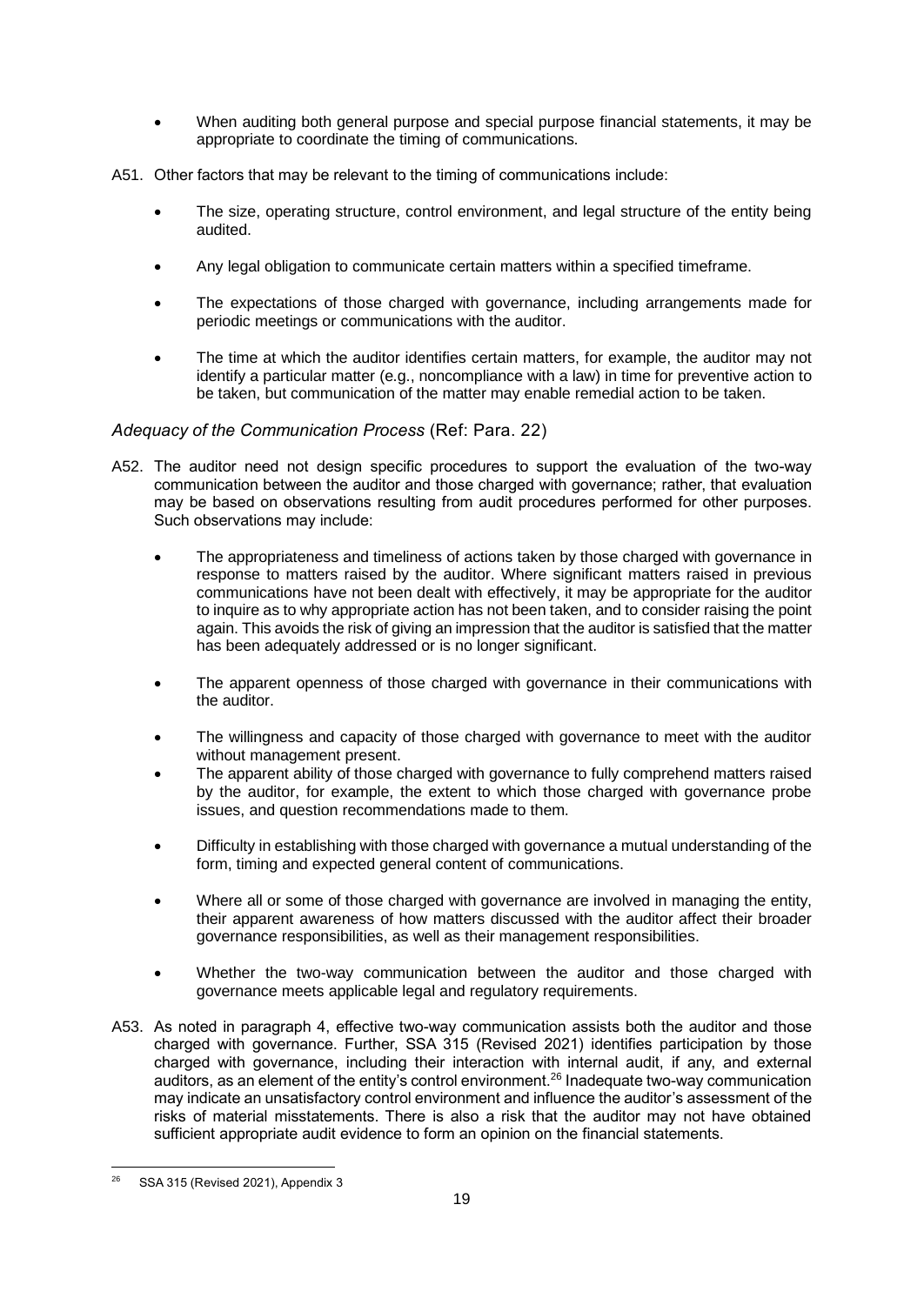- A54. If the two-way communication between the auditor and those charged with governance is not adequate and the situation cannot be resolved, the auditor may take such actions as:
	- Modifying the auditor's opinion on the basis of a scope limitation.
	- Obtaining legal advice about the consequences of different courses of action.
	- Communicating with third parties (e.g., a regulator), or a higher authority in the governance structure that is outside the entity, such as the owners of a business (e.g., shareholders in a general meeting), or the responsible government minister or parliament in the public sector.
	- Withdrawing from the engagement, where withdrawal is possible under applicable law or regulation.

## **Documentation** (Ref: Para. 23)

A55. Documentation of oral communication may include a copy of minutes prepared by the entity retained as part of the audit documentation where those minutes are an appropriate record of the communication.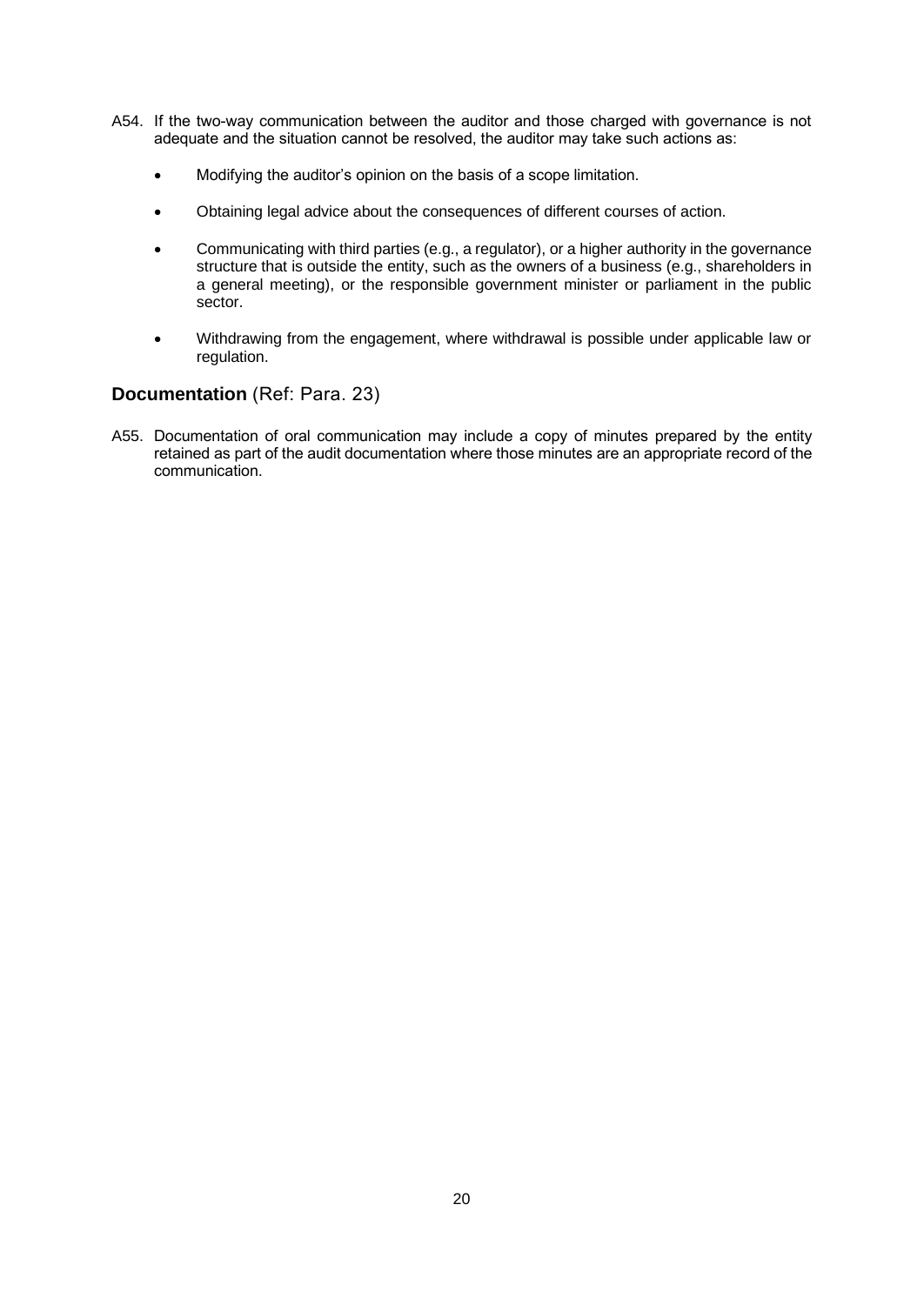## **Appendix 1** (Ref: Para. 3)

## **Specific Requirements in SSQC 1 and Other SSAs that Refer to Communications with Those Charged With Governance**

This appendix identifies paragraphs in SSQC 1<sup>1</sup> and other SSAs that require communication of specific matters with those charged with governance. The list is not a substitute for considering the requirements and related application and other explanatory material in SSAs.

- SSQC 1, *Quality Control for Firms that Perform Audits and Reviews of Financial Statements, and Other Assurance and Related Services Engagements* – paragraph 30(a)
- SSA 240, *The Auditor's Responsibilities Relating to Fraud in an Audit of Financial Statements* paragraphs 21, 38(c)(i) and 40-42
- SSA 250, *Consideration of Laws and Regulations in an Audit of Financial Statements* paragraphs 14, 19 and 22–24
- SSA 265, *Communicating Deficiencies in Internal Control to Those Charged with Governance and Management* – paragraph 9
- SSA 450, *Evaluation of Misstatements Identified during the Audit* paragraphs 12-13
- SSA 505, *External Confirmations* paragraph 9
- SSA 510, *Initial Audit Engagements―Opening Balances* paragraph 7
- SSA 540 (Revised), *Auditing Accounting Estimates and Related Disclosures* paragraph 38
- SSA 550, *Related Parties* paragraph 27
- SSA 560, *Subsequent Events* paragraphs 7(b)-(c), 10(a), 13(b), 14(a) and 17
- SSA 570 (Revised), *Going Concern* paragraph 25
- SSA 600, *Special Considerations―Audits of Group Financial Statements (Including the Work of Component Auditors)* – paragraph 49
- SSA 610 (Revised 2013), *Using the Work of Internal Auditors*  paragraphs 20 and 31
- SSA 700 (Revised), *Forming an Opinion and Reporting on Financial Statements* paragraph 46
- SSA 701, *Communicating Key Audit Matters in the Independent Auditor's Report –* paragraph 17
- SSA 705 (Revised), *Modifications to the Opinion in the Independent Auditor's Report* paragraphs 12, 14, 23 and 30
- SSA 706 (Revised), *Emphasis of Matter Paragraphs and Other Matter Paragraphs in the Independent Auditor's Report* – paragraph 12

<sup>1</sup> SSQC 1, *Quality Control for Firms that Perform Audits and Reviews of Financial Statements, and Other Assurance and Related Services Engagements*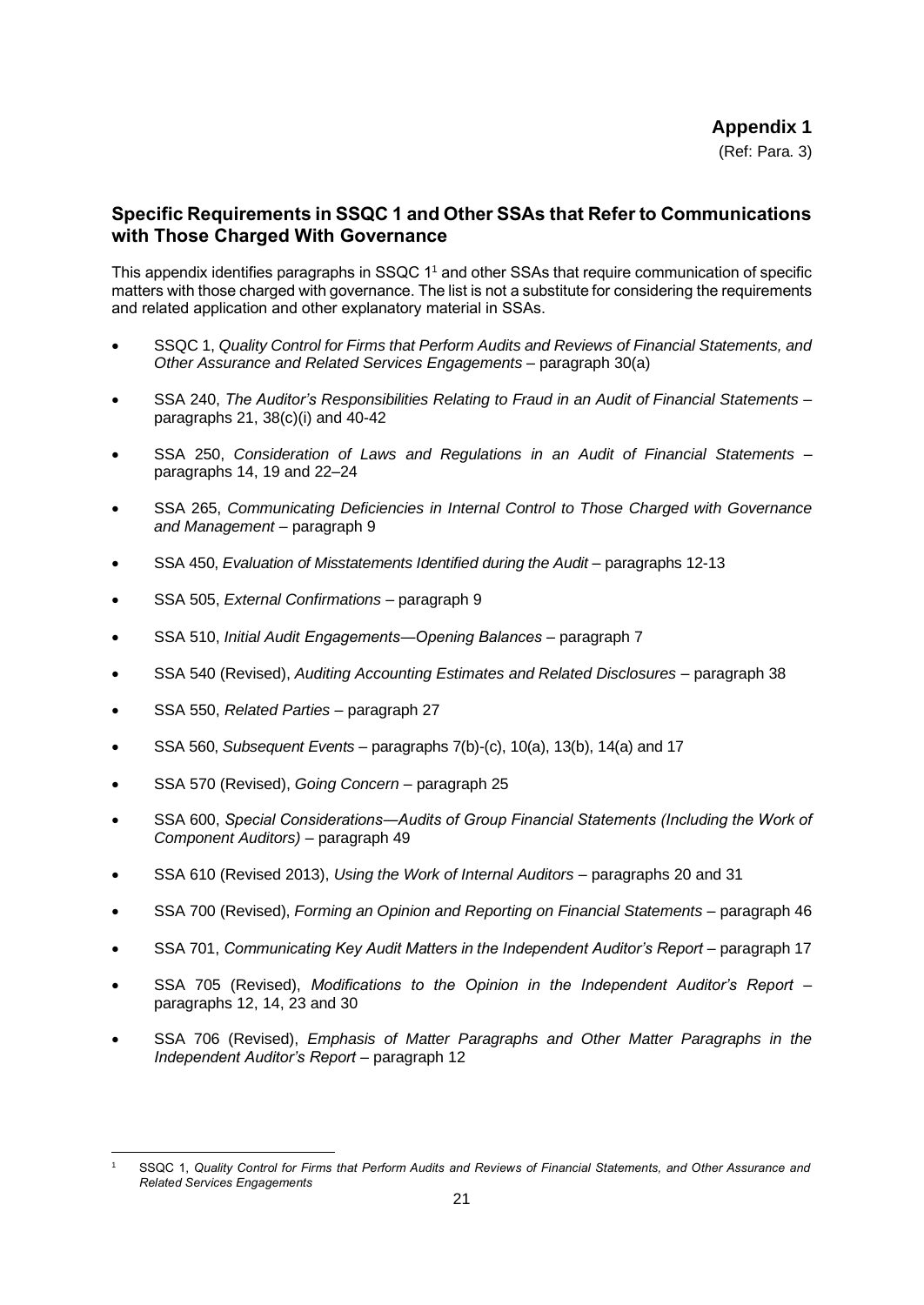- SSA 710, *Comparative Information—Corresponding Figures and Comparative Financial Statements* – paragraph 18
- SSA 720 (Revised), *The Auditor's Responsibilities Relating to Other Information* paragraphs 17–19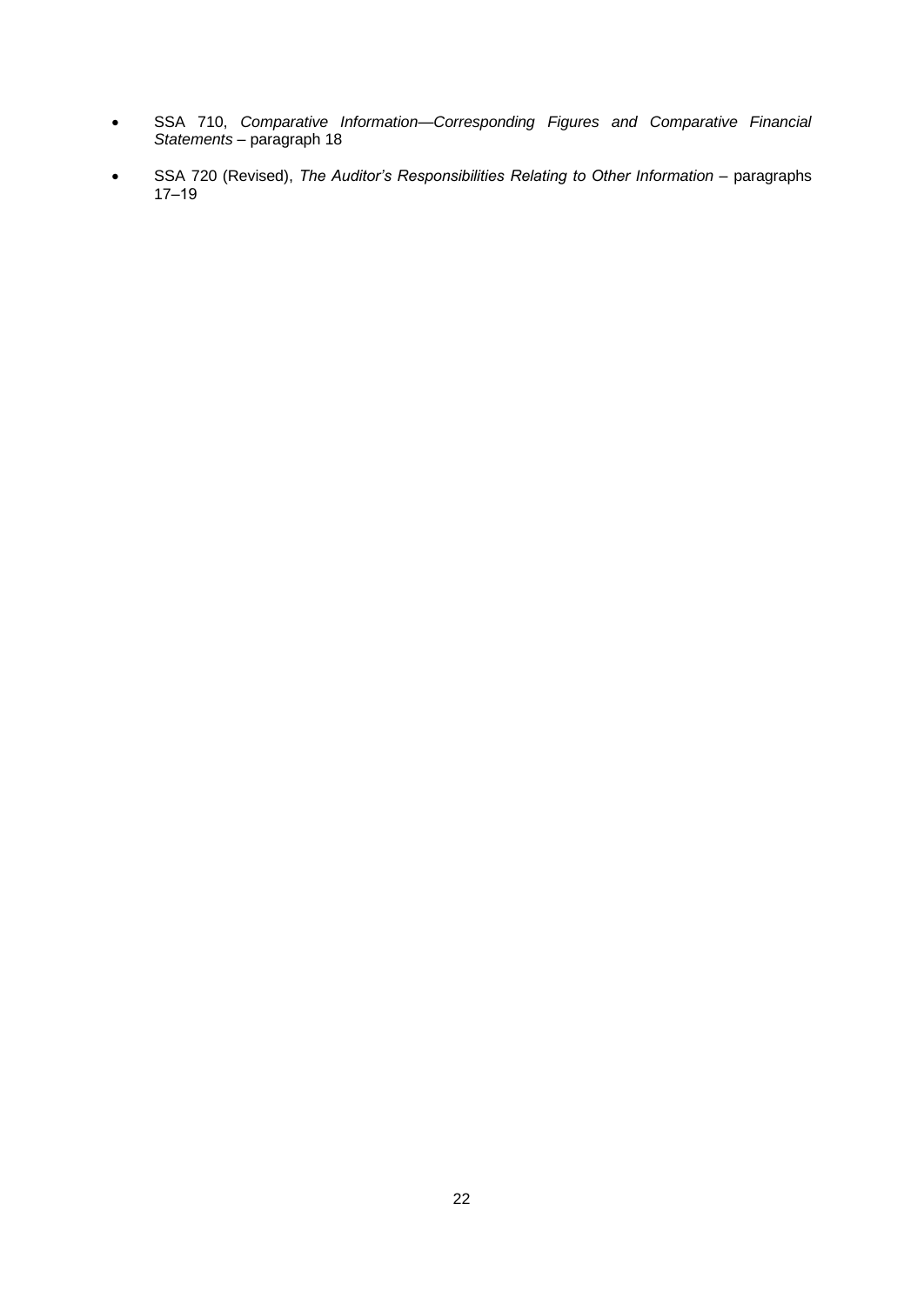## **Qualitative Aspects of Accounting Practices**

The communication required by paragraph 16(a), and discussed in paragraphs A19–A20, may include such matters as:

## **Accounting Policies**

- The appropriateness of the accounting policies to the particular circumstances of the entity, having regard to the need to balance the cost of providing information with the likely benefit to users of the entity's financial statements. Where acceptable alternative accounting policies exist, the communication may include identification of the financial statement items that are affected by the choice of significant accounting policies as well as information on accounting policies used by similar entities.
- The initial selection of, and changes in, significant accounting policies, including the application of new accounting pronouncements. The communication may include: the effect of the timing and method of adoption of a change in accounting policy on the current and future earnings of the entity; and the timing of a change in accounting policies in relation to expected new accounting pronouncements.
- The effect of significant accounting policies in controversial or emerging areas (or those unique to an industry, particularly when there is a lack of authoritative guidance or consensus).
- The effect of the timing of transactions in relation to the period in which they are recorded.

#### **Accounting Estimates**

Appendix 2 of SSA 540 (Revised) includes matters that the auditor may consider communicating with respect to significant qualitative aspects of the entity's accounting practices related to accounting estimates and related disclosures.

#### **Financial Statement Disclosures**

- The issues involved, and related judgements made, in formulating particularly sensitive financial statement disclosures (e.g., disclosures related to revenue recognition, remuneration, going concern, subsequent events, and contingency issues).
- The overall neutrality, consistency and clarity of the disclosures in the financial statements.

#### **Related Matters**

- The potential effect on the financial statements of significant risks, exposures and uncertainties, such as pending litigation, that are disclosed in the financial statements.
- The extent to which the financial statements are affected by significant transactions that are outside the normal course of business for the entity, or that otherwise appear to be unusual. This communication may highlight:
	- o The non-recurring amounts recognised during the period.
	- $\circ$  The extent to which such transactions are separately disclosed in the financial statements.
	- $\circ$  Whether such transactions appear to have been designed to achieve a particular accounting or tax treatment, or a particular legal or regulatory objective.